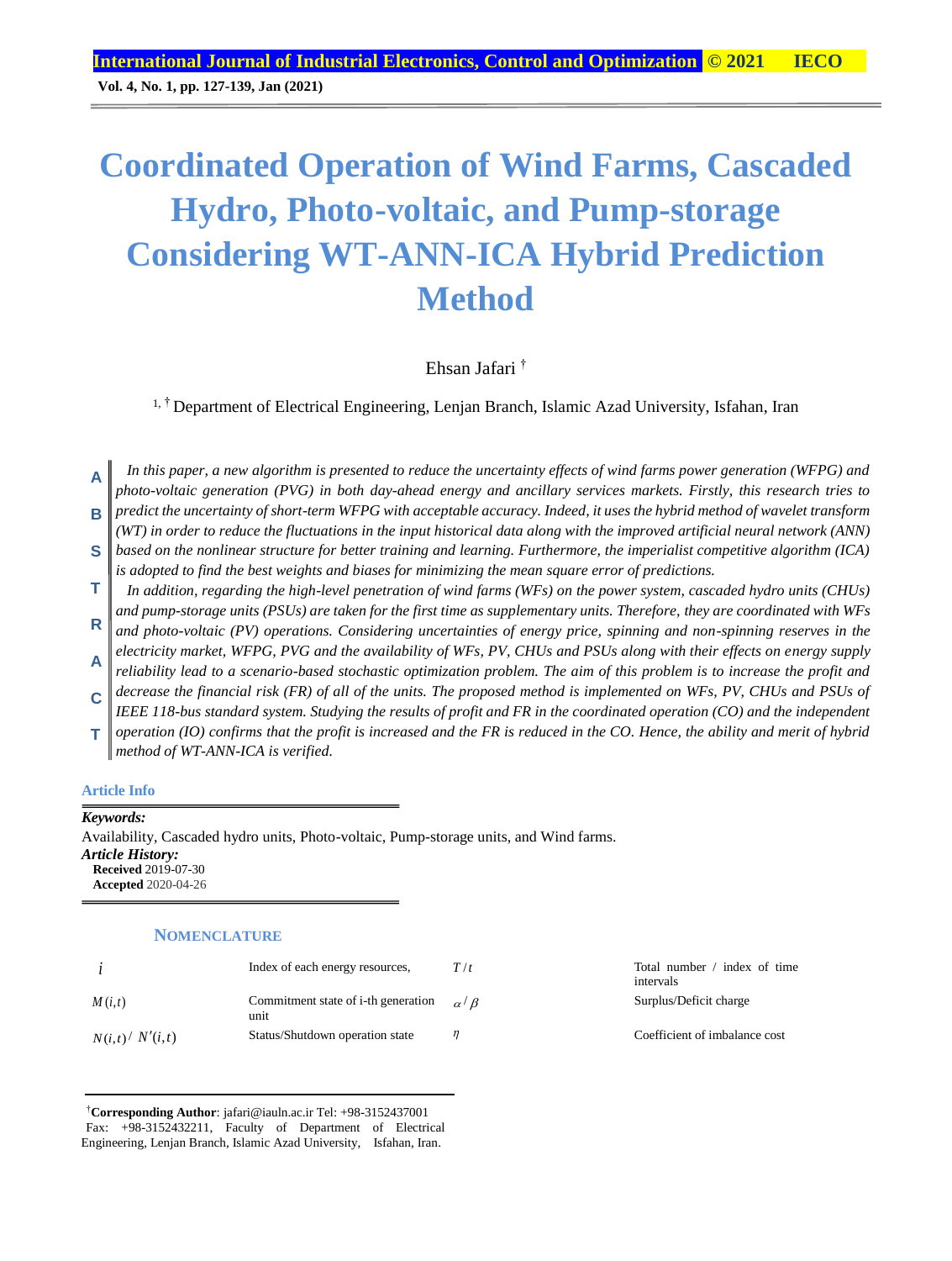# **International Journal of Industrial Electronics, Control and Optimization .© 2021 IECO…** 128

| $Z_{CH}(pv,t)/Z_{DCH}(pv,t)$                                          | Charge/discharge state of energy<br>saving battery                                                                        | $W_N$ , $PV_N$ , $PS_N$ , $H_N$                                   | Number of units                                                                                                |
|-----------------------------------------------------------------------|---------------------------------------------------------------------------------------------------------------------------|-------------------------------------------------------------------|----------------------------------------------------------------------------------------------------------------|
| $U_{\text{corr}}(i,t) / D_{\text{corr}}(i,t)$                         | Startup/shutdown cost of $i-th$<br>generation unit                                                                        | $P_{WN}(W)$                                                       | Rated power of W-th wind farm                                                                                  |
| $\rho(s_w, s_p, s_w, s_{ps}, s_h)$                                    | Probability of each scenarios                                                                                             | $\delta$                                                          | <b>Efficiency factor</b>                                                                                       |
| $S_{_{NP}}$ , $S_{_{NW}}$ , $S_{_{Npv}}$ , $S_{_{Nps}}$ , $S_{_{Nh}}$ | Total number of scenarios                                                                                                 | $P_{BAT}^{DCH}(K,t)$ $P_{BAT}^{maxDCH}(K)$                        | Power delivered                                                                                                |
| $S_p, S_w, S_{pv}, S_h, S_{ps}$                                       | Index of scenarios                                                                                                        | $R_{T}(i,t), R_{S}(i,t), C_{T}(i,t)$<br>$C_{\text{imb}}(i,t)$     | Values of total profit, revenue<br>from selling, total generation<br>imbalanced<br>and<br>cost<br>revenue/cost |
| $E_p(s_p,t)$ $E_{SR}(s_p,t)$ ,<br>$E_{NSR}(s_p,t)$                    | Price of the market for energy,<br>spinning and non-spinning reserve<br>for<br>scenario<br>οf<br>$s_n-th$<br>price(\$/MW) | v(ps, end)/v(ps, ini), v(ps, t)                                   | Terminal/Initial reservoir water<br>volume, reservoir water volume<br>of $ps-th$ pump-storage unit             |
| $pr_{\text{max}}(ps)/pr_{\text{min}}(ps)$                             | Max/Min of water charge<br>rate in<br>$ps-th$ pump-storage unit                                                           | $v_{\text{min}}(ps)/v_{\text{max}}(ps)$                           | Min/Max<br>reservoir<br>water<br>volume limit                                                                  |
| $gr_{\text{max}}(ps)$ , $gr_{\text{min}}(ps)$                         | Max/Min of water discharge rate                                                                                           | $I^p(ps,t)/I^g(ps,t)$                                             | Commitment<br>condition<br>οf<br>generating/pumping                                                            |
| $gr_{(s_w,s_p,s_{pv},s_{ps},s_h,ps,t)}$                               | Generation-discharge/pumping-<br>charge water                                                                             | $p_{\min}^{g}(ps) / p_{\max}^{g}(ps)$                             | Min / Max power generation                                                                                     |
| $/ pr_{(s_w,s_p,s_{pv},s_{ps},s_h,ps,t)}$                             |                                                                                                                           |                                                                   |                                                                                                                |
| $p_{max}^p(ps)$                                                       | Maximum purchased power of                                                                                                | N.SR.on $_{\left( s_{w},s_{p},s_{pv},s_{ps},s_{h},ps,t\right) }$  | spinning<br>non<br>reserve<br>of                                                                               |
|                                                                       | pumping operation                                                                                                         | N.SR.down $_{(s_w,s_p,s_{pv},s_{ps},s_h,ps,t)}$                   | up/down condition                                                                                              |
| $A_w$ $A_{ps}$ $A_h$ $B_h$                                            | Cost coefficients                                                                                                         | $\hat{y}_{in}$ / $y_{in}$                                         | Predicted/ Real value for in-th<br>input                                                                       |
| $\sqrt{2}$<br>$SR^g_{(s_w,s_n,s_m,s_n,s_h,ps,t)}$                     | spinning reserve of generation /<br>pumping operation                                                                     | QSC(ps)                                                           | Generation capacity in the rapid<br>startup                                                                    |
| $SR_{(s_w, s_p, s_{pv}, s_{ps}, s_h, ps, t)}^p$                       |                                                                                                                           |                                                                   |                                                                                                                |
| $\text{SR}(ps,t)$ , $\text{R}_{CPS}(ps,t)$                            | Total spinning reserve, spinning/non                                                                                      | $P_{\text{rATT}}^{CH}(k,t)$ , $P_{\text{rATT}}^{\text{maxCH}}(k)$ | Charging power of $k-th$                                                                                       |
| $N_{CPS}(ps,t)$                                                       | spinning reserve bids                                                                                                     |                                                                   | battery at hour $t$ and its<br>maximum limit                                                                   |
| $BATT_{COST}$                                                         | The cost of buying energy for<br>battery charging                                                                         | ENR(k,t)                                                          | The amount of saved energy in<br>$k-th$ battery                                                                |
| $P_{BAT}^{DCH}(k,t)$<br>$P_{BAT}^{maxDCH}(k)$                         | Power delivered while discharging<br>$k-th$ battery and its maximum<br>limit                                              | $QT_h(\hat{h}, t-\tau_{h,\hat{h}})$                               | Discharge to $h-th$ unit from<br>turbine path of upstream $h-th$<br>unit                                       |
| $R_{\hat{h},h}$                                                       | The vector of reservoir connection,<br>if $h-th$ hydro unit is directly                                                   | $q(s_{w}, s_{n}, s_{w}, s_{ns}, s_{h}, h, t)$                     | discharge/spillage water volume<br>from $h-th$ hydro unit                                                      |
|                                                                       | upstream of the $\hat{h} - th$                                                                                            | $/S(s_w, s_p, s_{pv}, s_{ps}, s_h, h, t)$                         |                                                                                                                |
| u(h,t)                                                                | Natural inflow of $h-th$ hydro<br>unit in $Hm^3/h$                                                                        | $k_{1h}$ , $k_{2h}$ , $k_{3h}$                                    | Water to power conversion<br>coefficients                                                                      |

### **I. INTRODUCTION**

One of the main goals in countries with restructured electricity market where governmental support and subsidies are omitted is to establish a complete competition in the market. Additionally, lack of financial support from renewable resources like wind and photo-voltaic resources in one hand, and compulsory expansion of them due to environmental reasons in the other hand along with the uprising cost of fossil fuels could make this market unlikely prolific for the investors and producers. Therefore, optimal planning is of particular importance [1-3]. In [1], A chance-constrained model is developed to handle optimal operation and emergency conditions of Microgrid including renewable resources outage and unwanted islanding. An optimization method to optimize

the parameters of the Microgrid controller in islanding mode. The controller optimal parameters have been obtained by using the particle swarm optimization (PSO) [2]. In [3], a method has been proposed that can be used to determine the location, power, and capacity of the energy storage systems with consideration of the technical and economic aspects, simultaneously.

Owners of renewable resources need to predict the uncertainties for optimal planning such as WF power generation/wind speed [2-9], market price, and load forecasting. In [4] Autoregressive Moving Average (ARMA) was used to predict WFPG. In addition, [5] used adaptive neuro-fuzzy inference system (ANFIS) and [6] hired ANFIS and PSO together for prediction of WFPG. In [7], firstly, historical data of WF is decomposed using WT; then, WFPG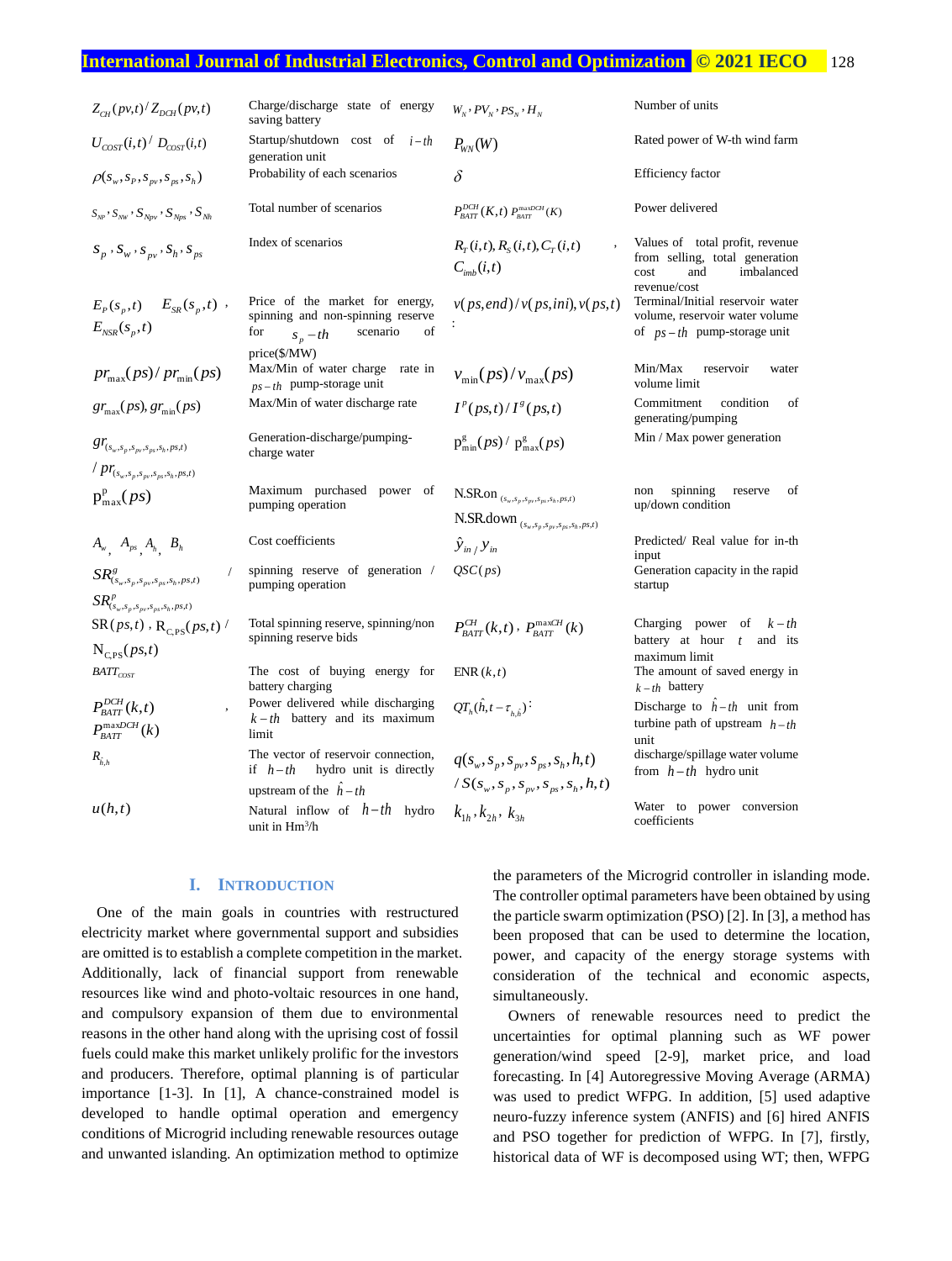is predicted by ANN. This method is tested in two regions of china. Afterwards, comparing WT-ANN, ANN, and ARMA methods reveal that WT-ANN can significantly reduce the error in spite of ANN and ARMA methods. In [8], the optimal weights and biases of ANN are determined by genetic algorithm (GA), ICA, and ICA-GA methods; then tested on six specified data-bases. In the end, the obtained results confirmed that ICA has higher capabilities. Similarly, ANN is employed to predict WFPG and ICA, GA and PSO are chosen to determine the optimal weights and biases [9]. The prediction results were more satisfactory when ICA algorithm was utilized.

The second solution for uncertainty reduction in renewable units including WF is to coordinate other energy resources which are quite expensive, but available and more reliable, such as PSU, CHU, gas turbines, combine cycle power plants and energy storage batteries. However, the share of these energy sources should diminish for many reasons [10]. In [11] the coordinated planning of WF, PSU, and thermal units is presented by the multi-stage stochastic planning and solved by scenario decreasing algorithm of PSO. In [12], the required reserve level is estimated in presence of high-level WF penetration. In [13], the optimal strategy of WF is determined in the real-time market. The wind speed and market price are predicted by ARMA. Also the expected profit is limited by FR and the required reserve is determined because of error prediction in WFPG. In [14], the coordinated planning problem of WF and thermal power plants is solved by artificial immune optimization method. This optimization method is implemented on a system including ten thermal power plants and two WFs. A mixed integer programing algorithm is adopted for period planning of operation status/shutdown and generating/pumping mode of PSU to maximize the profit in CO of WF and PSU [15]. A scenario-based and chance constrained optimization method is hired to consider the WFPG prediction error. The optimal coordinated strategy in stochastic planning for WF and CHUs is discussed in [16]. This stochastic planning is based on PBUC, and includes the imbalance cost in WF. A chance-based method is chosen to solve the optimization problem, and the results were compared with Monte Carlo method. Studying the risk and the limitation of FR in GENCOs is discussed in [17]. A rolling optimization method for WF coordination with the energy-storage systems in the day-ahead market is presented to increase the profit of these power plants. The CO and IO of a system including a WF, PSUs, and photovoltaic resources are compared in [18]. Predicting WFPG is carried out through ARMA method. The results show growth in profit and decline in FR of CO. The optimal cascaded hydro unit scheduling and biding strategies considering price uncertainty and risk management is analyzed in [19]. The optimal scenario-based operation management of Micro-Grid including WF, Photovoltaic, Micro-Turbine/Fuel Cell, and Energy Storage devices were studied in [20]. In this

paper, the considered uncertainties are load, WFPG, Photovoltaic power generation, and market price. Optimal biding strategy model in an electricity distributed company in order to make maximum profit in a day-ahead market is considered in [21]. In [22], the reliability of WF in coordination with PSU in power system is estimated. This research uses a Monte Carlo simulation method to establish coordination between WF and PSU with an objective function to compute the adequacy indexes for one-year period.

The presented issue, in this paper, can be shortly explained as follows:

1-Prediction of WFPG via hybrid method (HM) of WT-ANN-ICA. According to the studies in [7-9], prediction of WFPG using the proposed method can lessen errors of prediction in comparison to ARMA, ANN, WT-ANN, WT-ANN-PSO, and WT-ANN-GA methods. Therefore, this approach may generate scenarios closer to reality and lead to the optimal programming.

2-Generating the scenarios of WFPG, PVG, market price (energy, spinning reserve and non-spinning reserve) and decreasing the scenarios with the Scenario-reduction backward method, availability of WFs, PV, CHUs and PSUs, and modeling them by scenario tree method.

3-The coordination programming of WFs, PV, CHUs and PSUs, by considering constraints of these units and the uncertainties of WFPG, PVG, market price and availability of WFs, PV, CHUs and PSUs.

4-Studying the expected profit and FR in the CO and IO of all four unit types with and without considering the availability.

## **II. THE PROPOSED METHOD**

The proposed algorithm for programming of generation and unit commitment of WFs, PV, CHUs and PSUs including two WFs, one PV, three CHUs and three PSUs in both CO and IO states in both day-ahead energy and ancillary services markets is shown in Fig. (1).

*A.Publication Prediction and scenario generation*

*a) WFPG prediction using HM of WT-ANN-ICA:* The proposed method for prediction of WFPG is depicted in Fig. (1). First, it is assumed that the prediction for d-th day can be done and historical data is available for every hour of 24 hours since 100 days ago.

**Stage 1:** data homogenization: the historical data is recalled and normalized to improve data homogenization through MinMax normalization method.

**Stage 2:** Data Processing Using Wavelet Theory: the components and features of data can be extracted via mathematical equations. More specifically, the components and features of time and frequency domain of data signal can be extracted using wavelet technique. The basic equations of WT are as Eq. (1), (2).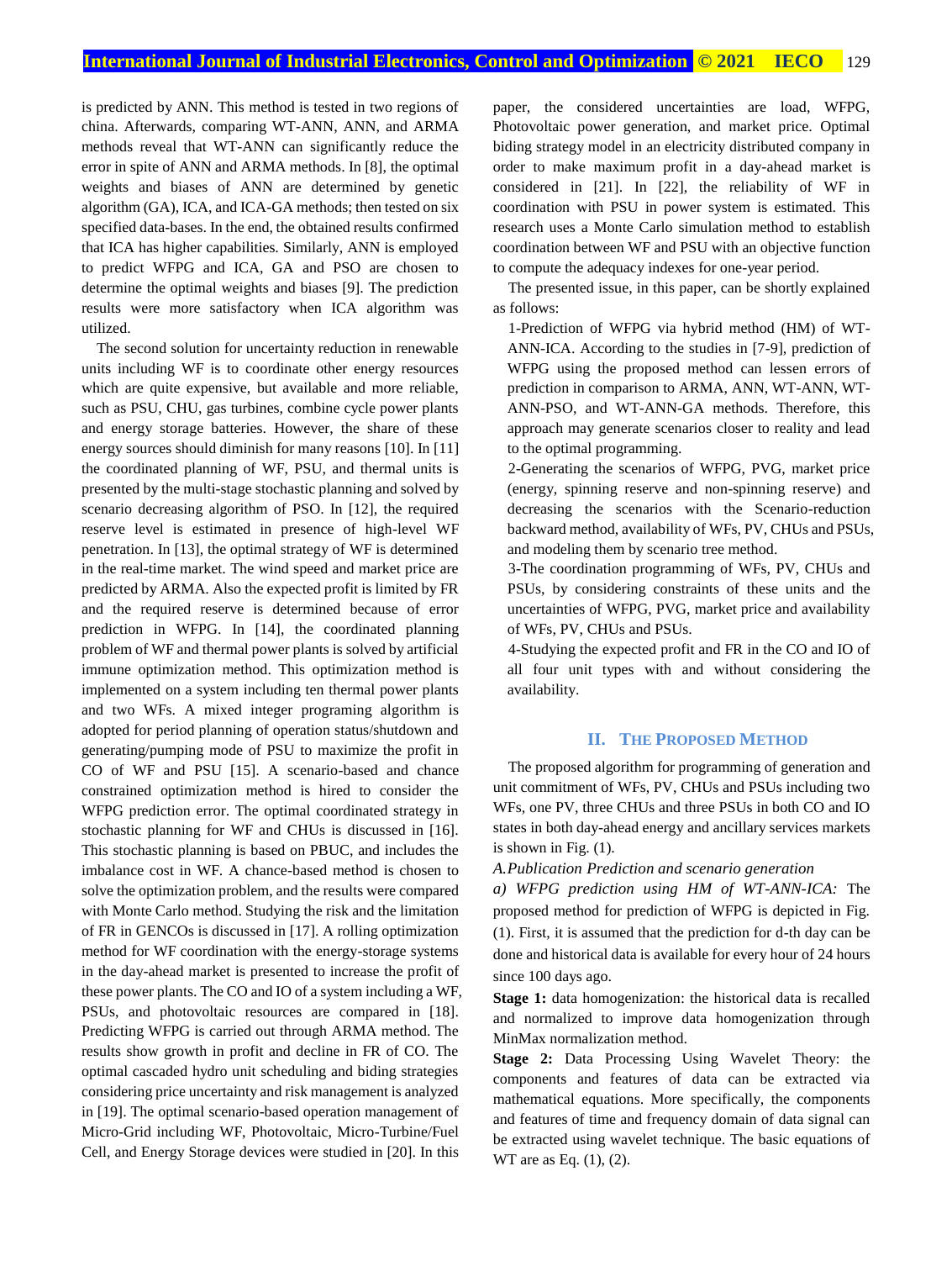$$
WT(a,b) = \frac{1}{\sqrt{a}} \int_{-\infty}^{+\infty} f(t) \psi(\frac{t-b}{a}) dt
$$
 (1)

$$
a = 2^{-j}, b = k2^{-j} \in R, a \neq 0
$$
  

$$
f(t) = \frac{1}{2} \iint_{C_{\Psi} a,b} \Psi_{\Psi} \frac{1}{a^2} \psi(\frac{t-b}{a}) da db
$$
 (2)

Where,  $\psi$  (a,b) is wavelet function and f(t) is input signal on which wavelet function is done until resulting the WT (a,b) signal. Also a and b are the parameters related to the WT which depend on the kind of wavelet function. The approximated values are again decomposed after some iterations; therefore, the signal is decomposed into smaller parts [7, 23]. In Fig. (2, a) the output power of wind farm 1(WF1) is shown along with its WT signal for every hour of the past year. WT is useful here to suppress the disturbances in historical data and to alleviate the fluctuation of input data. A fast technique to execute WT has been used, which contains two stages: decomposition and reconstruction. At first, the original wind data series is decomposed into one approximation series and some detail series. Next, detail and approximation series are assembled back into the original series. More mathematical details of the technique can be found in [20]. Fig. (3) depicts the corresponding wavelet decomposition. The input data is decomposed into three approximated components (Dh1, Dh2, Dh3) with lower accuracy along with a more precise component (Ah) which plays the most important role in the prediction process.

**Stage 3:** Artificial Neural Network (ANN): McCulloch and Pitts tried to simulate the ANN by a logical model for the first time but today it is widely used in many fields. The chosen ANN here in this paper comprises three perception layers (multi-level perceptron method); the output layer with one neuron, the input layer with five neurons, and the hidden layer with three neurons. This ANN can predict the information of hours  $d(t+1, \ldots, t+24)$  for the output signals of WT as the initial data.

**Stage 4:** Imperialist Competitive Algorithm (ICA): ICA is a new optimization strategy based on political and social evolution of human. More precisely, this algorithm is the mathematical model of social-political process of imperialists. Basically, GA and PSO are inspired of biological evolutions, chromosomes and particles, to determine the best solution. However, the source of inspiration in ICA is the socialpolitical evolution, and it uses colonies (countries) as the

variable for finding the optimal solution [8, 9]. The steps of ICA can be summarized as follow:

- -Creating the initial colonies: according to the neural network input signals (Ah,Dh1,Dh2,Dh3), and the five neurons in the input layer (IL), three neurons in hidden layer (HL), and one neuron in output layer(OL), the matrixes of weights (W) and biases (B) are respectively.
- Hence, each colony constitutes 47 variables. Initial colonies are selected randomly through specific range based on initial training of ANN. Then, regarding the cost function based on decreasing the prediction error, the optimization of weights and biases are performed within the neural network for better training. A multi-layer feed forward neural network is considered to predict the wind power. Since the input data and target data of the system are normalized between -1 and 1, Tan-Sigmoid transfer function is used in the neurons of hidden layers. The linear transfer function is also used in the neurons of output layer. The proposed neural network is feed forward with one hidden layers trained by ICA. Table 1 represents Layer's transfer functions of neural network layers and number of layer's neurons. Table 2 represents the characteristic of neural network. The cost function here is mean square error (MSE) which is implied as Eq. (3).

$$
\min \,Function\,, \,C\alpha t \qquad \, MSE = \frac{1}{IN} \sum_{m=1}^{IN} \left| \hat{y}_m - y_m \right|^2 \tag{3}
$$

#### **TABLE I**

Number of Layer's Neurons and Layer's Transfer Function of Neural

| <b>Network</b> |           |             |  |  |  |  |
|----------------|-----------|-------------|--|--|--|--|
| Number of      | Number of | Transfer    |  |  |  |  |
| Layers         | Neurons   | Function    |  |  |  |  |
|                |           | Tan-Sigmoid |  |  |  |  |
|                |           | Tan-Sigmoid |  |  |  |  |
|                |           | Liner       |  |  |  |  |

**TABLE II**

| Network Type                      | Feed Forward                  |  |  |  |  |  |
|-----------------------------------|-------------------------------|--|--|--|--|--|
| <b>Training Function</b>          | Gradient Descent Momentum     |  |  |  |  |  |
|                                   | and an Adaptive Learning Rate |  |  |  |  |  |
| <b>Adaption Learning Function</b> | Gradient Descent Weight and   |  |  |  |  |  |
|                                   | <b>Bias</b>                   |  |  |  |  |  |
| Performance Function              | Mean of Squared Errors        |  |  |  |  |  |
|                                   |                               |  |  |  |  |  |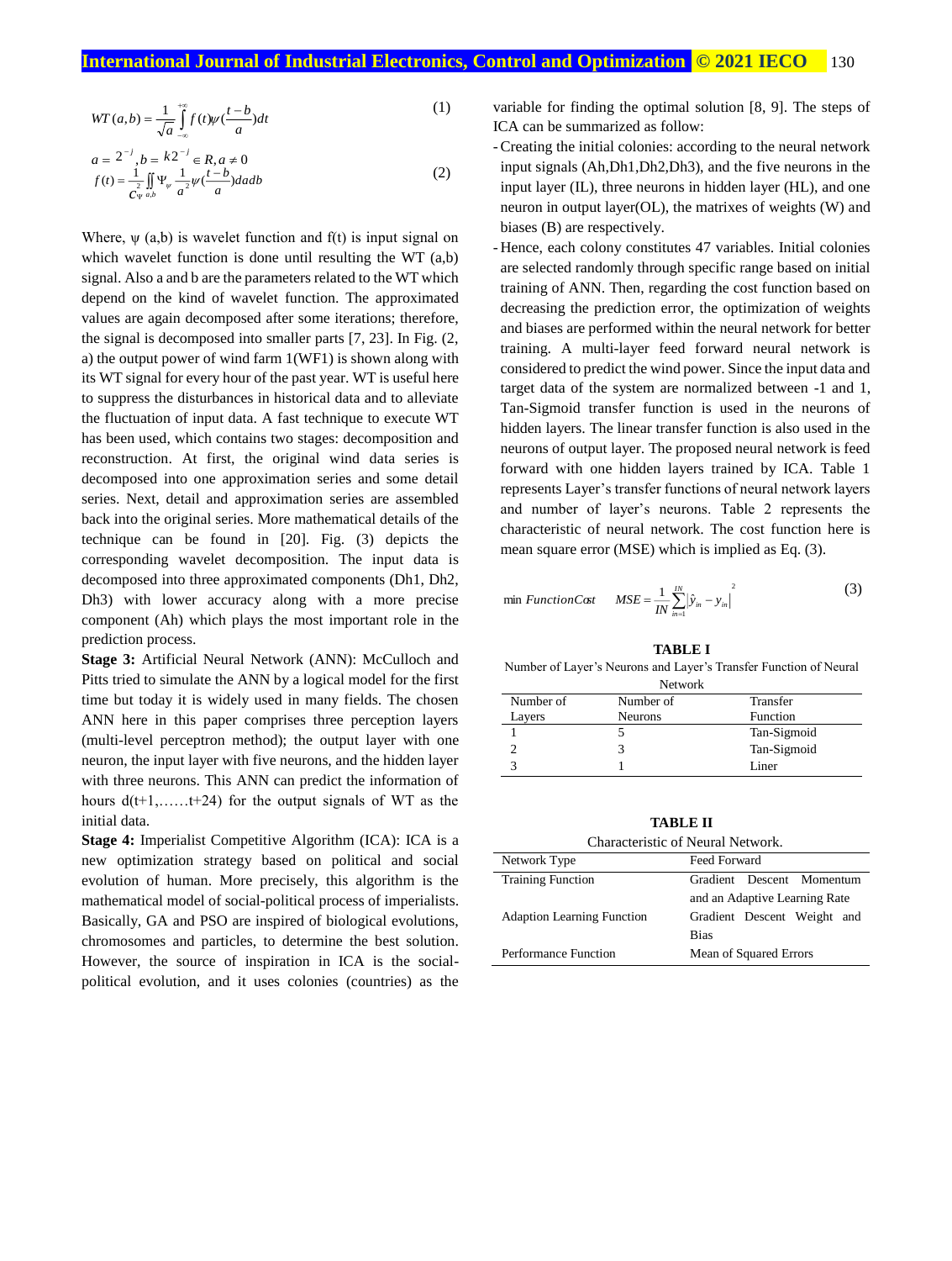

**Fig. 1**: The flowchart of the proposed method

- Selecting the imperialist: in this stage the colonies which have minimum cost are selected as the imperialists.
- Allocating the other countries as the colony to the imperialists: in this step, some colonies are allocated to each of imperialists and empires. This allocation is done according to imperialists fitness (fewer cost) by stochastic universal sampling method. The stages of 1-3 are the initialization stages of ICA.
- Performing the act of assimilation or absorption policy: in this stage, each of the colonies is moved towards the imperialist in each empire. This stage proceeds to improve the exploitation of algorithm.
- Performing the act of revolution: In this stage, the random changes are applied on each of the colonies. This action can improve the exploration of algorithm, and prevent from involving the optimization in the local optimal points.
- Computing the cost of colonies and imperialists
- Comparing the cost of colonies with imperialist in each

empire: if a colony has a lower cost than the imperialist, it will take its place.

- Evaluating the empires: the cost for each empire is computed according to Eq. (4).

$$
Cost_{empire} = Cost_{imperialist} + \frac{0.1}{N_{COL}} \sum_{n=1}^{N_{COL}} (Cost_n)
$$
 (4)

where: N<sub>CLO</sub> is the number of colonies.

- Decreasing the colonies: in this stage, a colony is omitted from the weakest empire and transmitted to another empire by roulette wheel method. According this method, the empire with the lower cost has more chance to seize the colony.

-Omitting the empire: if the weakest empire has no colony, the related imperialist will be transmitted to another empire as a colony.

**Stage 5**: Studying the termination condition: the stop condition is set based on the number of iterations obtained by trial and error method. If the stop condition of program is satisfied, the results move to the scenario generation stage; otherwise, the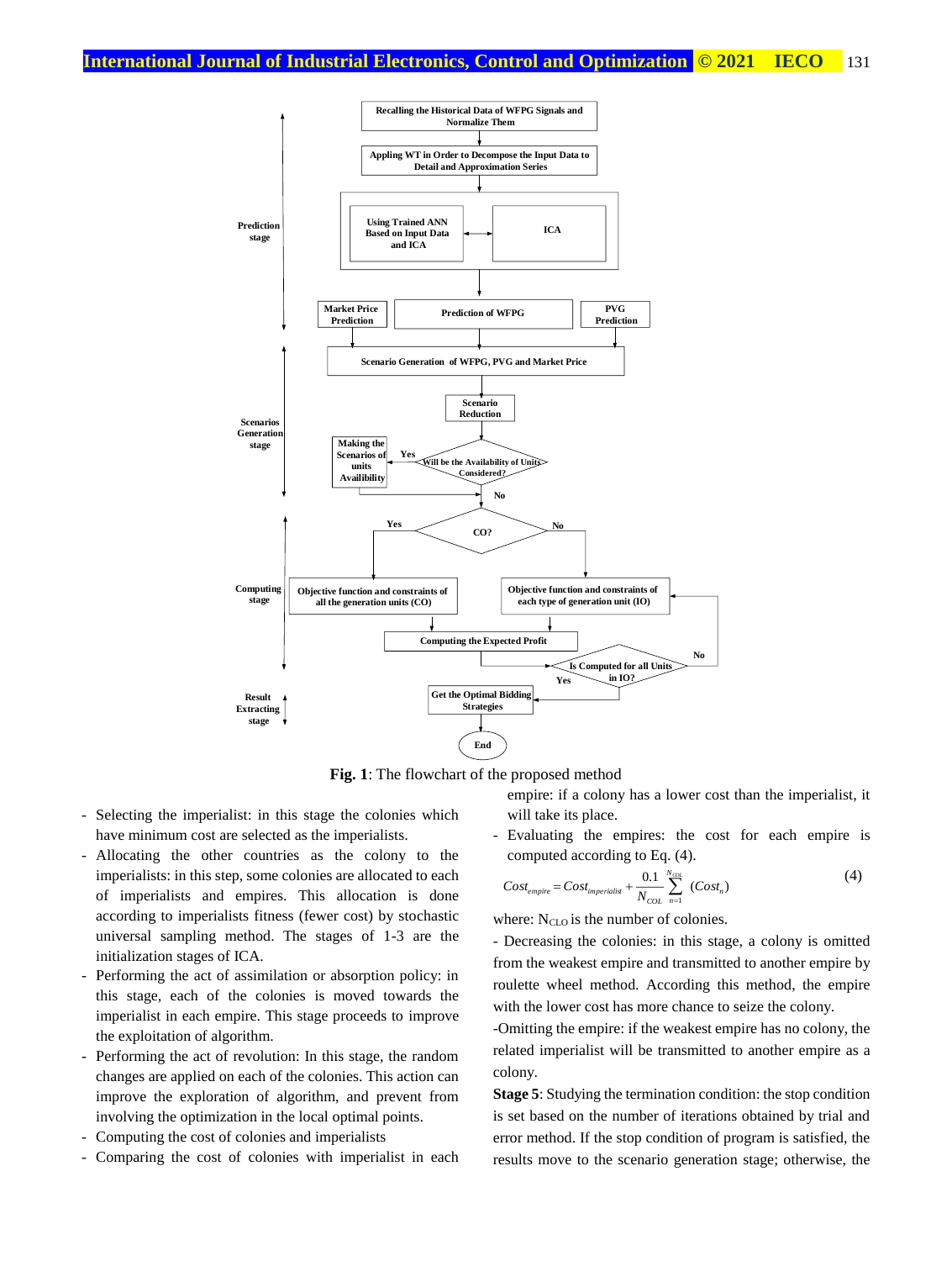algorithm returns to (4) to generate new colonies. ICA flowchart is illustrated in Fig. (4). WFPG prediction curves are shown in Fig.  $(2, b-c)$ .

*b) Generating scenarios for WFPG, PVG and market price:* After predicting the uncertainty variables, the predicted error of each one is considered with a known probability distribution function. This distribution function is discretized to N parts with the mean of zero from the center with the width of  $\alpha$ . It is allocated to the occurrence probability and specific error percentage for each level as shown in Fig. (5). The probability of each occurrence is normalized so that their accumulated distribution function is equal to 1. Then a number is randomly selected for each uncertainty variable and each time interval by roulette wheel method; hence, an intended scenario is generated.

The rate of each scenario is obtained by the sum of the error and the predicted amount of variable [20]. Eq. (5) shows the amount of scenario for the WFPG. Consequently, 500 scenarios are generated for each WFPG, PVG, and market price.



**Fig. 2**: (a): The real output power after noise removal by WT in a period of one year of WF1. The output power measured and predicted by methods of WT-ANN and WT-ANN-ICA related to (b):WF1 (c):WF2 in d=101.



**Fig. 3**: Wavelet decomposition

$$
P_G^W(w, s, t) = P_{G\text{forcasted}}^W + \Delta P_G^W(w, s, t)
$$
  
\n
$$
t = 1, \dots, 24, \qquad s = 1, \dots, s_w, \qquad w = 1, \dots, W_N
$$
 (5)

*c) Backward method scenarios reduction:* For modelling all three uncertainty parameters including WFPG, PVG and market price many scenarios are generated. However, the huge number of scenarios makes it burdensome to solve the stochastic problem. In order to solve this problem, the number of scenarios should decline by the backward method. The basis of this method is to merge the scenarios with close probability into one. This process could continue until reaching the favorable numbers [18, 20]. In this research, the number of scenarios abates down to 10 for each state. WFPG scenarios are shown in Fig. (6).



**Fig. 4:** Flowchart of ICA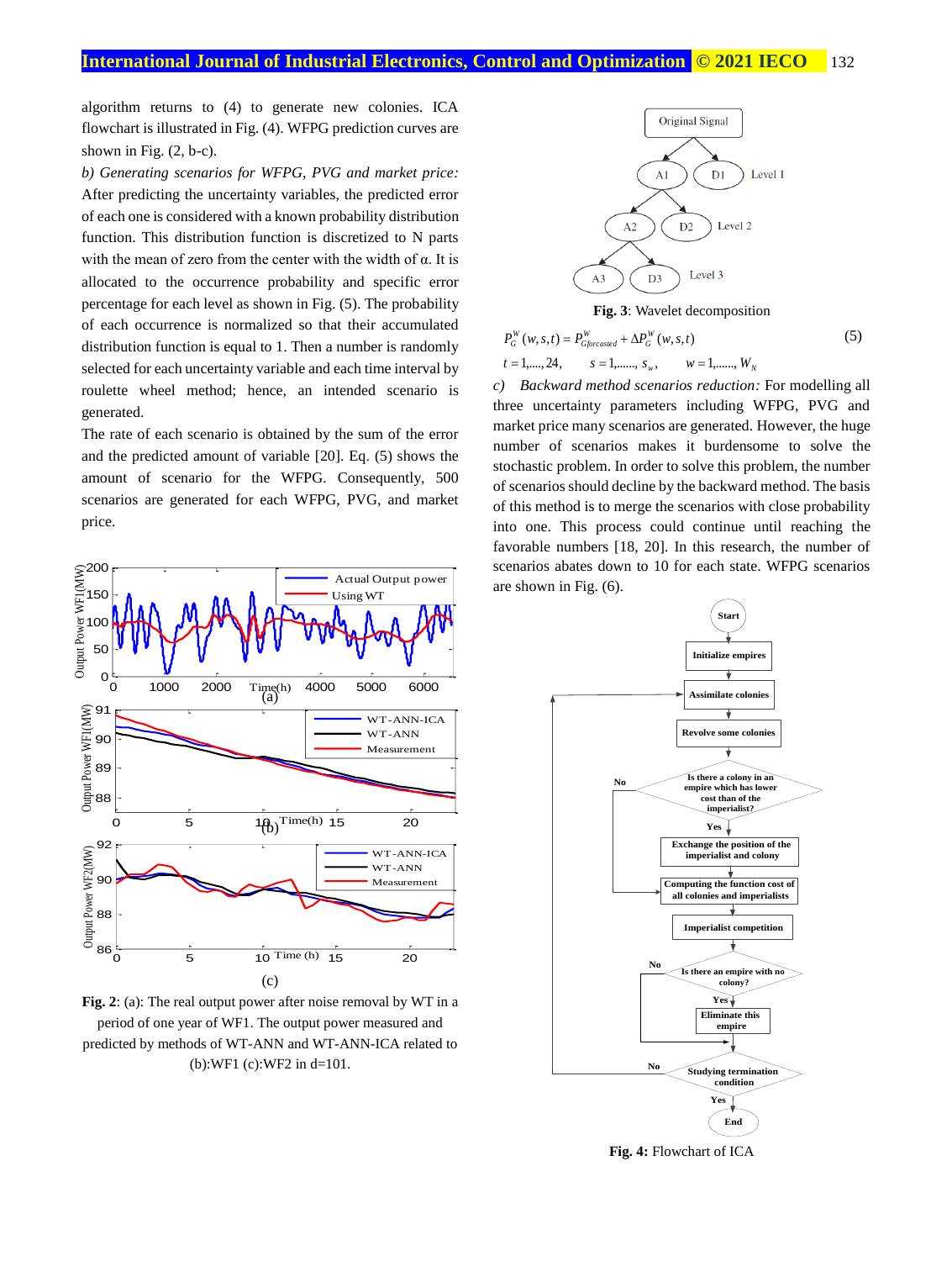

**Fig. 5**: The probability density of function of the WFPG, PVG and market price.



**Fig. 6:** WFPG scenarios (a):WF1 (b):WF2.

*d) Modelling of the units availability uncertainty:* An important issue in a restructured market is the reliability and availability effects on the behavior of generation unit owners. In fact, the reliability of the overall system may not be of concern; however, the main objective of these owners is to maximize their own profit. Hence, the owners need to pay extra attention to availability and reliability of their proposed generation values. A scenario-based method is proposed to generate the units' availability scenarios. In this paper, the two-stage Markov model is selected. Since the operation of each WFs, PV, CHUs and PSUs in each hour is dependent to the system operation at the previous hour, Monte-Carlo simulation method is employed for generating the availability scenarios of WFs, PV, CHUs and PSUs. Therefore, availability scenarios of each unit in each hour (5 scenarios for each unit) are achieved based on random numbers between 0 and 1 with normal distribution.

Then, each of these random numbers is compared with the force outage rate (FOR) of the intended unit. If the intended random number is greater than FOR, the unit is available in that scenario and hour. Otherwise, the unit is not available by the number of hours of mean time to repair (MTTR) in that scenario. Practically, if a unit is switched off because of the failure, it will not be available until the complete repair [22].

After determining the availability/unavailability of each unit in each scenario and hour, the capacity of generation units is achieved from aggregating of available capacity in each unit.

## *B.Coordinated operation (CO) of WFs, PV, CHUs and PSUs*

In the day-ahead market, GENCOs and consumers submit their bids to ISO according to the predicted market price and demand. In this condition, the profit of generation units is determined with regard to the market clearing price, operation cost, imbalance revenue/cost, proposed energy, and delivered energy as Eq. (6). These parameters are computed in Eq. (7)- Eq. (9) [13, 15]. Where Eq. (7), shows the revenue earned from the sold energy equal to  $P_S(i, t)$  with price  $E_P(t)$ . Eq. (8) also shows the operation cost as a function of unit generation power  $P_G(i,t)$ . Eq. (9) shows the imbalance revenue/cost of unit as a function of difference between proposed and generation (delivered) energy  $(P_s(i,t) - P_c(i,t))$ . Eq. (10) indicates imbalance revenue/cost function. Where  $\alpha(t)$  and  $\beta(t)$  are variously defined in different markets. In this paper, the relation between imbalance penalty factor and generation power is illustrated as Eq. (11). In Eq. (11)  $\eta$  is a number between zero and one, also three variables  $P_G(t) \cdot \tilde{C}_{\text{min}}(t)$ , and  $E_p(t)$  are unknown before the energy delivery time. These three variables cause uncertainties and risks in programming.

$$
R_{T}(i,t) = R_{S}(i,t) - C_{T}(i,t) - C_{\text{imb}}(i,t)
$$
\n(6)

$$
R_{S}(i,t) = P_{S}(i,t).E_{P}(t) + P_{SR}(i,t).E_{SR}(t) + P_{NSR}(i,t).E_{NSR}(t)
$$
\n(7)

$$
C_T(i,t) = (a_i + b_i P_G(i,t) + c_i P_G^2(i,t)).M(i,t).AV(s,i,t)
$$
 (8)

$$
+(U_{\text{COST}}(i,t)+D_{\text{COST}}(i,t)).AV(s,i,t)
$$

$$
C_{\text{imb}}(i,t) = \widetilde{C}_{\text{imb}}(i,t).f(P_{\text{S}}(i,t) - P_{\text{G}}(i,t))
$$
\n(9)

$$
C_{_{imb}}(i,t) = \left(\alpha(t) + \beta(t)\left(\frac{P_s(t)}{P_c(t)}\right)^2\right) \left(P_s(t) - P_c(t)\right) \tag{10}
$$

$$
\begin{cases}\n\beta(t) = (1+\eta).E_p(t), \alpha(t) = 0 & P_s \rangle P_G \\
\alpha(t) = (1-\eta)E_p(t), \beta(t) = 0 & P_s \langle P_G\n\end{cases}
$$
\n(11)

#### *a) Problem modeling of unit coordination programming:*

In this section, an optimal bidding strategy is modeled and analyzed. The objective function of this optimization problem utilized for the first time is as Eq. (12). The aim is to maximize the expected profit (difference between incomes and costs (Eq. (13)) of units considering constraints related to unit usages. The revenues are earned from selling energy and reserve delivered to the market. In fact, the revenue from generation is more than the proposed amounts to the market (positive imbalance revenue) by all of the units (Eq. (14). Also the costs include the expenditure of operation, startup and shutdown, purchased power of PSUs in the state of pumping operation, the cost of battery of PV resources and also imbalance cost as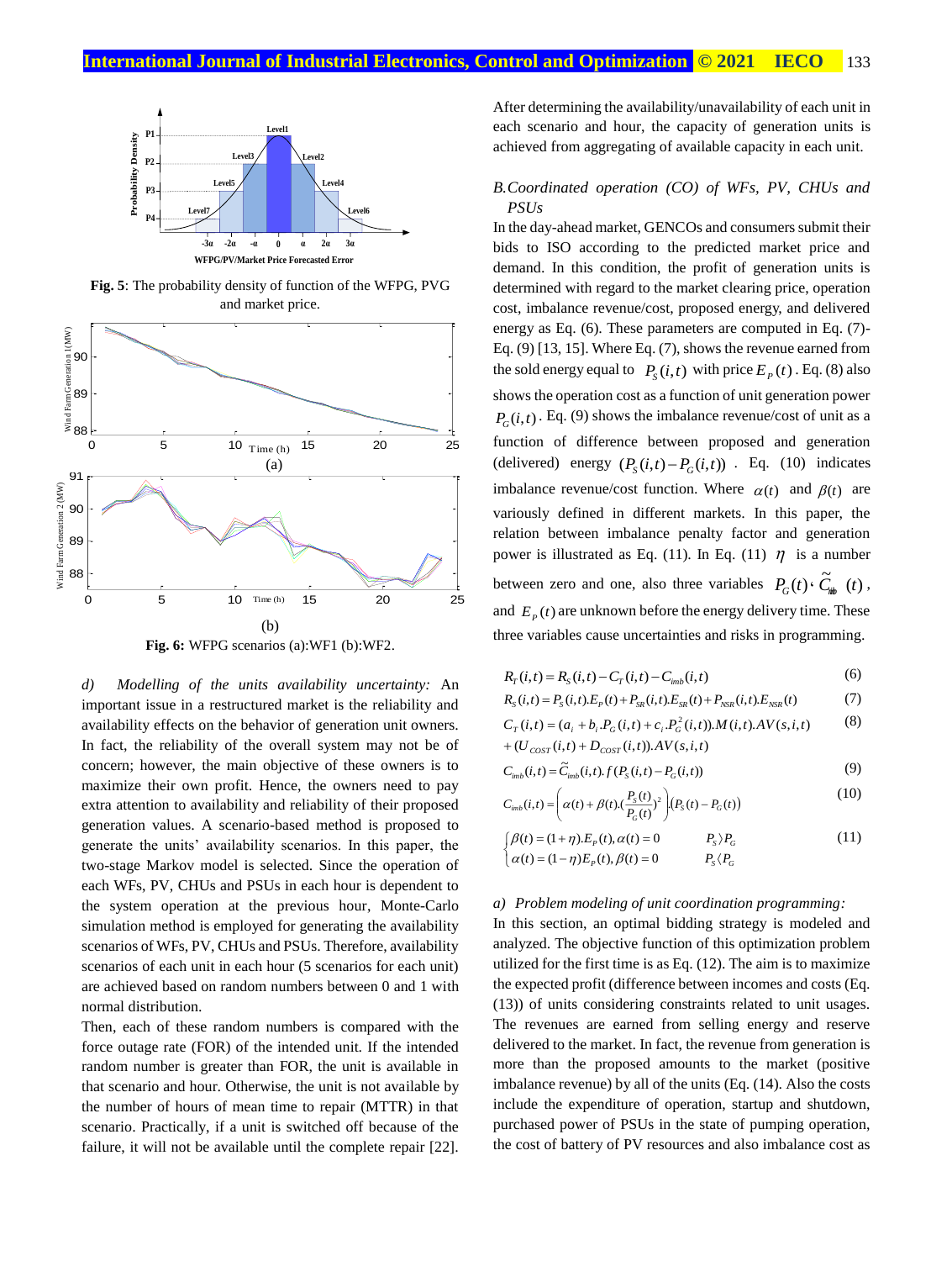# **International Journal of Industrial Electronics, Control and Optimization .© 2021 IECO…** 134

Eq. (15), Eq. (16).

Eq. (15), Eq. (16).  
\n
$$
\max \qquad ER_{T} = \sum_{t=1}^{T} \sum_{s_{p}=1}^{S_{NP}} \sum_{s_{w}=1}^{S_{MP}} \sum_{s_{h}=1}^{S_{MP}} \sum_{s_{p}=\sum_{s_{p}=1}^{S_{NP}} \sum_{s_{p}=1}^{S_{NP}} \sum_{s_{p}=1}^{S_{NP}} \rho(s_{w}, s_{p}, s_{pv}, s_{ps}, s_{h}) \left( \sum_{w=1}^{W_{N}} \sum_{p=1}^{PS_{N}} \sum_{h=1}^{H_{N}} \sum_{p=1}^{PV_{N}} R_{T}(s_{w}, s_{p}, s_{pv}, s_{ps}, s_{h}, w, pv, ps, h, t) \right)
$$
\n
$$
R_{T}(s_{w}, s_{p}, s_{pv}, s_{ps}, s_{h}, w, pv, ps, h, t) = \begin{pmatrix} R_{S}(s_{p}, t) - C_{T}(s_{w}, s_{p}, s_{pv}, s_{ps}, s_{h}, w, pv, ps, h, t) \\ C_{imb}(s_{w}, s_{p}, s_{ps}, s_{p}, s_{ps}, s_{h}, w, pv, ps, h, t) \end{pmatrix}
$$
\n(12)

$$
\max \sum E_{\mathcal{K}_{T}} = \sum_{t=1}^{N} \sum_{s_{p}=1}^{N} \sum_{s_{u}=1}^{N} \sum_{s_{h}=1}^{N} \sum_{s_{p}=\lfloor s_{p} \rfloor}^{N} \rho(s_{w}, s_{p}, s_{pv}, s_{ps}, s_{h}) \cdot \left( \sum_{w=1}^{N} \sum_{p \geq 1}^{N} \sum_{h=1}^{N} \sum_{p \geq 1}^{N} K_{T}(s_{w}, s_{p}, s_{pv}, s_{ps}, s_{h}, w, pv, ps, n, t) \right)
$$
\n
$$
R_{T}(s_{w}, s_{p}, s_{pv}, s_{ps}, s_{h}, w, pv, ps, h, t) = \begin{pmatrix} R_{S}(s_{p}, t) - C_{T}(s_{w}, s_{p}, s_{pv}, s_{ps}, s_{h}, w, pv, ps, h, t) \\ C_{imb}(s_{w}, s_{p}, s_{ps}, s_{h}, w, pv, ps, h, t) \end{pmatrix}
$$
\n
$$
R_{S}(s_{w}, s_{p}, s_{pv}, s_{ps}, s_{h}, w, pv, ps, h, t) \tag{13}
$$

$$
\begin{aligned}\n&\left(C_{imb}(s_w, s_p, s_p, s_p, s_h, w, p v, p s, h, t)\right) \\
&\left(C_{imb}(s_w, s_p, s_p, s_h, w, p v, p s, h, t)\right) \\
&\left(C_{imb}(s_w, s_p, s_p, s_h, w, p v, p s, h, t)\right) \\
&\left(C_{imb}(s_w, s_p, s_p, s_p, s_h, w, p v, p s, h, t)\right) \\
&\left(C_{imb}(s_w, s_p, s_p, s_h, w, p v, p s, h, t)\right) \\
&\left(C_{imb}(s_w, s_p, s_p, s_h, w, p v, p s, h, t)\right) \\
&\left(C_{imb}(s_w, s_p, s_p, s_h, w, p v, p s, h, t)\right) \\
&\left(C_{imb}(s_w, s_p, s_p, s_p, s_h, w, p v, p s, h, t)\right) \\
&\left(C_{imb}(s_w, s_p, s_p, s_h, w, p v, p s, h, t)\right) \\
&\left(C_{imb}(s_w, s_p, s_p, s_h, w, p v, p s, h, t)\right) \\
&\left(C_{imb}(s_w, s_p, s_p, s_h, w, p v, p s, h, t)\right) \\
&\left(C_{imb}(s_w, s_p, s_p, s_h, w, p v, p s, h, t)\right) \\
&\left(C_{imb}(s_w, s_p, s_h, w, p v, p s, h, t)\right) \\
&\left(C_{imb}(s_w, s_p, s_h, w, p v, p s, h, t)\right) \\
&\left(C_{imb}(s_w, s_p, s_h, w, p v, p s, h, t)\right) \\
&\left(C_{imb}(s_w, s_p, s_h, w, p v, p s, h, t)\right) \\
&\left(C_{imb}(s_w, s_p, s_h, w, p v, p s, h, t)\right) \\
&\left(C_{imb}(s_w, s_p, s_h, w, p v, p s, h, t)\right) \\
&\left(C_{imb}(s_w, s_h, s_h, w, p v, p s, h, t)\right) \\
&\left(C_{imb}(s_w, s_h, s_h, w, p v, p s, h, t)\right) \\
&\left(C_{imb}(s_w, s_h, s_h, w, p v, p s, h, t)\right) \\
&\left(C_{imb}(s_w, s_h, s_h, w, p v, p s, h, t)\right) \\
&\left(C_{
$$

$$
C_{\text{imb}}(s_{w}, s_{p}, s_{p_{v}}, s_{p_{s}}, s_{h}, w, pv, ps, h, t) = \widetilde{C}_{\text{imb}}(s, t) \cdot f(P_{s}(t) - P_{G}(s_{w}, s_{p}, s_{p_{v}}, s_{p_{s}}, s_{h}, w, pv, ps, h, t))
$$

 $T \sim w$ <sup>*n*</sup> *p p p p<sub>v</sub> p<sub>s</sub> p<sub>s</sub> n*<sub>*i*</sub>  $(s_w, s_n, s_w, s_m, s_h, w, pv, ps, h, t)$ 

$$
C_{imb}(s_w, s_p, s_{pv}, s_{ps}, s_h, w, pv, ps, h, t) = C_{imb}(s, t).f(P_s(t) - P_G(s_w, s_p, s_{pv}, s_{ps}, s_h, w, pv, ps, h, t))
$$
  
\n
$$
C_T(s_w, s_p, s_{pv}, s_{ps}, s_h, w, pv, ps, h, t) =
$$
  
\n
$$
\left( \sum_{w=1}^{w_s} A_w AV(s_w, w, t) \right) + \left( \sum_{p=1}^{ps_s} (A_{ps} + U_{COST}(ps, t)).AV(s_{ps}, ps, t) \right)
$$
  
\n
$$
+ \left( \sum_{h=1}^{H_s} (A_h + B_h P_G^H(s_w, s_p, s_{pv}, s_p, s_h, w, pv, ps, h, t) + U_{COST}(h, t). N(h, t) + D_{COST}(h, t). N'(h, t)).AV(s_h, h, t) \right)
$$
  
\n
$$
+ \left( \sum_{p=1}^{p_{V_s}} (BAT_{COST}(k = pv, t)).AV(s_{pv}, pv, t) \right)
$$

Where:  $BAT_{\text{cost}}(k,t) = [a^{\text{CH}}(k)Z_{\text{BAT}}^{CH}(k,t) + b^{\text{CH}}(k)P_{\text{BAT}}^{CH}(k,t)] + [a^{\text{DCH}}(k)Z_{\text{BAT}}^{DCH} + b^{\text{DCH}}P_{\text{BAT}}^{DCH}(k,t)] + CC(k)$ 

*a) Constraints of the proposed optimization problem:*

1. General constraints:

- Maximum energy propose limit (Eq. (A.1)).
- Available output generation power of the CO (Eq. (A.2)).

2. Constraints of PSUs:

-Produced/consumed power of PSU in Generation/pumping operation: (Eq. (A.3).

- Balance of water constraints: (Eq. (A.4), Eq. (A.5)).

- Upper/lower water reservoir volume limits: (Eq. (A.6), Eq. (A.7)).

-Initial /terminal water reservoir volume: (Eq. (A.8)-Eq. (A.9)). - Charge/discharge of water limits: (Eq. (A.10), Eq. (A.11)).

- Proposed power to the energy and ancillary services markets limits: (Eq. (A.12), Eq. (A.13)).

Non-spinning reserve limit in down state: (Eq. (A.14)).

Operation in pumping /generating mode: (Eq. (A.15)).

-Reserve power supply generated in pumping mode: (Eq. (A.16)).

- Proposed spinning/non-spinning reserve limits: (Eq. (A.17), Eq. (A.18)).

3. WFs constraint:

- Wind power generation limit: (Eq. (A.19)).

4. CHUs Constraints: In this section, the programming constraints used in this paper are presented. These constraints consist of both electrical and hydro operation parts. Because of the complicated nature of stream on a reservoir, a matrix model is assumed [26]. In this matrix model indicates each variable of charge and discharge water from the dam, turbine, and units. Subsequently, two main variables in the matrix modeling constraints of hydro system are taken as Eq. (A.20).

It should be mentioned that unit is directly upstream of unit (Eq. (A.21)).

- The balance constraint of water for CHUs: According to this constraint, the volume of water stored in hydro unit at hour is obtained based on the reservoir water volume at hour, the reservoir natural inflow at hour, the reservoir discharge, and the reservoir spillage at hour  $(t-1)$ , as Eq.  $(A.22)$ :

(15)

(16)

- Water discharge rate limit: (Eq. (A.23)).
- Reservoir water volume limit: (Eq. (A.24)).
- Initial /terminal reservoir water volume: (Eq. (A.25)).
- The generation power of CHU: (Eq. (A.26)).
- Ramping up/down limits: (Eq. (A.27), Eq. (A.28)).
- Water spillage limit: (Eq. (A.29)).
- Operation status/shutdown state: (Eq. (A.30), Eq. (A.31)).
- 5. PV Constraints:

- Limits on the battery of the photo-voltaic unit while getting charged and discharged: (Eq. (A.32), Eq. (A.33)).

- Charge/discharge switching constraint: (Eq. (A.34)).
- Initial / terminal energy of the PV: (Eq. (A.35)).
- Amount of saved energy in the battery: (Eq. (A.36)).

- The power generation of the photo-voltaic unit and battery: (Eq. (A.37)).

# *C. Coordinated operation (CO) and independent operation (IO) without considering availability*

In order to consider an independent or coordinated planning of units without reliability, uncertainty parameters are WFPG, PVG and market price ( $S_w$ ,  $S_p$ ,  $S_{pv}$ ) and the availability of the units are taken constantly equal to  $1$  ( $AV(s, i, t) = 1$ ). First, the objective function of each type of unit and related constraints are optimized separately. Then, the generation bids and in turn the expected profit and FR are calculated.

This process is repeated for CO, so that the objective function of WFs, PV, CHUs and PSUs units (Eq. (12)) is optimized considering constraints of all four unit types in parallel with other constraints forced by CO. Afterwards, a generation bid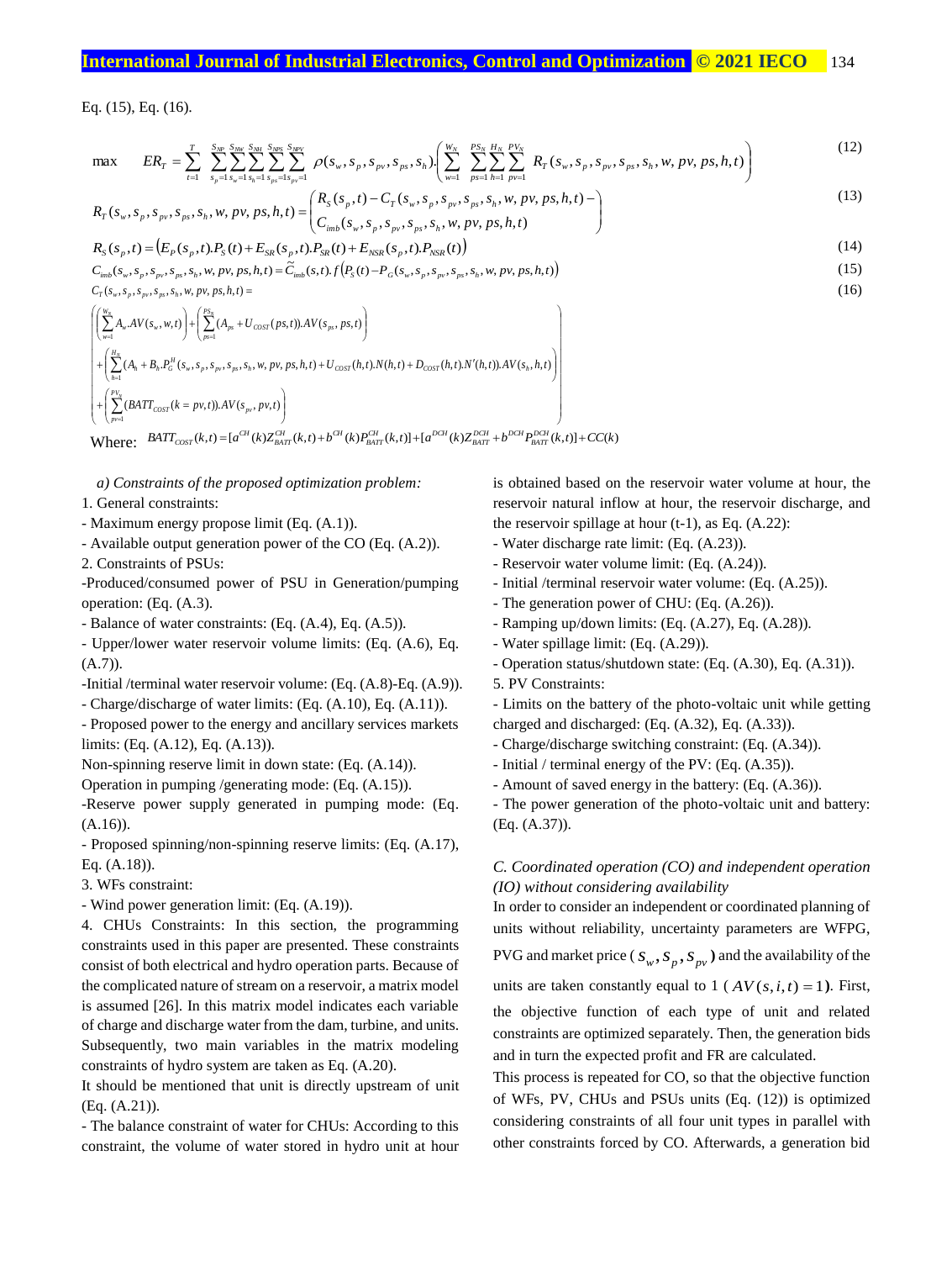is offered to ISO, and WFs, CHUs and PSUs will participate in a day-ahead energy and ancillary services markets considering maximum generation power of each unit. In this case, the expected profit and FR are calculated and compared. This optimization problem is solved using GAMS / CPLEX software.

# *D. Coordinated operation (CO) and independent operation (IO) considering availability*

Due to the increasing number of units and generation volume, reliability and availability of each unit may have a great effect on determine the biding strategy of WFs, CHUs and PSUs in CO and IO.

In this case, uncertainty parameters are WFPG, PVG, market price and availability of WFs, PV, CHUs and PSUs

$$
(s_w, s_p, s_{pv}, s_{ps}, s_h).
$$

## **III. NUMERICAL EXAMPLE**

The improved IEEE 118-bus standard system contains two WFs, one PV, three CHUs and three PSUs. The WFs nominal power rates are  $P_{\text{max}}^{MW} = 300$  and  $P_{\text{min}}^{MW} = 10$ . IEEE standard values are assumed for the historical data of WFPG. The PV nominal generation power is  $P_{\text{max}}^{MW} = 4.68, P_{\text{min}}^{MW} = 0$  and  $\delta = 0.75$  . The CHUs nominal power limits are  $H_1: P_{\text{max}}^{MW} = 70, P_{\text{min}}^{MW} = 9$  ,  $H_2: P_{\text{max}}^{MW} = 70, P_{\text{min}}^{MW} = 4$  and  $H_3$ :  $P_{\text{max}}^{MW}$  = 115,  $P_{\text{min}}^{MW}$  = 17, where,  $H_1$  and  $H_2$  are upstream units of  $H_3$  as shown in Fig. (7). Besides, their additional information is listed in [16]. The information related to PSUs is presented in [25]. In this paper,  $\eta$  is equal to 0.9. Finally, the market price data are available in Fig. (8).

*a. Without considering availability*: The generation bids of CO and IO of units and the expected profit of CO and IO of units are shown in table (3) and table (4) respectively. Without considering reliability through WT-ANN-ICA method, the expected profit in CO (WFs, PV, CHUs and PSUs coordinated) is \$198318.3, which is increased by \$15764.84 in comparison with sum of expected profit in IO. Using WT-ANN-ICA method is more accurate comparing with WT-ANN method in which the mathematical expected profit is respectively

increased to 7034.47 and \$4292.8 for IO and CO.



**Fig. 7**: Hydro system configuration used in this study

*b. With considering availability:* The energy generation bids, when availability is taken into account in some hours, are less than its amounts without considering availability as listed in table (3); indeed, they may downsize the expected profit. These are the same expected results because if availability is considered the less number of units are available in some hours. Since FOR of WFs are quite low, in most hours, WFs bids are the same in two states.

Considering reliability and using WT-ANN-ICA method, the expected profit can increase to the rate of \$13474.32 in CO (WFs, PV, CHUs and PSUs coordinated) than IO as displayed in table (4). It is observed that the expected profit when availability is ignored is more than the state where availability is taken into account.

The sum of expected profits gained by CO of three types of generation units and the other type of unit, are also given in table (2). The obtained results confirm the growth of profit in CO of four unit types.

#### *c. Financial risk (FR)*

Because risk assessment is one of the important quantities in environments involving uncertainties [26], In order to study the imbalance revenue/cost, which is one of the main factors of FR in the proposed model, imbalance revenue is provided in a table (5). Vividly, its value is elevated in CO comparing with IO. Using WT-ANN-ICA method, imbalance revenue decreases in both CO and IO. Obviously, when the generation units fail in delivering scheduled power, they will get penalties; on the other hand, if they generate more than enough, they will get paid in lower prices.



**Fig. 8:** The forecasted market price (energy price, spinning reserve and non-spinning reserve) and their variance.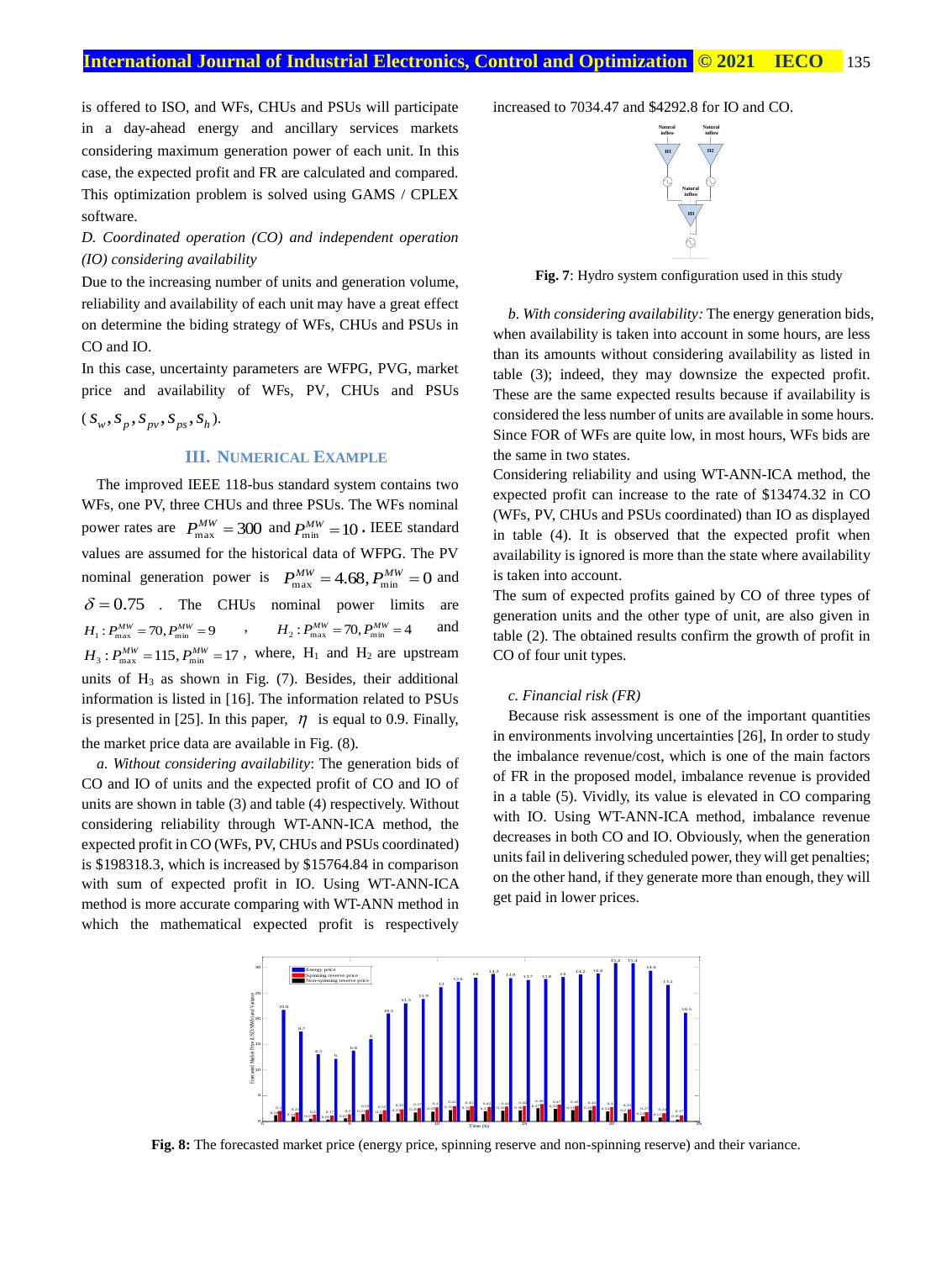|       | Reliability     | Without Availability |                |                        | With availability |             |             |                |                        |                |       |
|-------|-----------------|----------------------|----------------|------------------------|-------------------|-------------|-------------|----------------|------------------------|----------------|-------|
|       | State operation | IO                   |                |                        | IO                |             |             |                |                        |                |       |
| Load  | Time            | <b>WFs</b>           | PV             | <b>CHU<sub>s</sub></b> | <b>PSUs</b>       | $_{\rm CO}$ | <b>WFs</b>  | PV             | <b>CHU<sub>s</sub></b> | <b>PSUs</b>    | CO    |
| 250   | t1              | 171                  | $\Omega$       | 93                     | $-36$             | 240.5       | 171         | $\Omega$       | 93                     | $-26$          | 248   |
| 180   | t2              | 171.5                | $\Omega$       | 57.6                   | -98               | 129.1       | $\Lambda f$ | $\Omega$       | 57.6                   | $-98$          | 46.5  |
| 185   | t3              | 171                  | $\Omega$       | 26                     | $-98$             | 85          | $\Lambda f$ | $\theta$       | 26                     | $-98$          | 22    |
| 190   | t4              | 170                  | $\Omega$       | 27.3                   | $-98$             | 110.7       | 83.5        | $\theta$       | 27.3                   | $-98$          | 24.5  |
| 195   | t <sub>5</sub>  | 168.5                | $\Omega$       | 30.3                   | $-98$             | 115.6       | 168.5       | $\Omega$       | 30.3                   | $-68$          | 125.5 |
| 200   | t6              | 168.5                | 1.008          | 40                     | $-98$             | 125         | 168.5       | 1.008          | 40                     | $-98$          | 125   |
| 260   | t7              | 167.3                | 1.548          | 57.7                   | 12                | 259.5       | 167.3       | 1.548          | 57.7                   | $\overline{2}$ | 239.7 |
| 250   | t8              | 168                  | 1.95           | 80.1                   | $-89$             | 178         | 168         | 1.95           | 80.1                   | $-89$          | 178   |
| 310.5 | t9              | 166.5                | 2.002          | 101.5                  | 44                | 310.5       | 166.5       | $\mathbf{0}$   | 101.5                  | $-16$          | 256.1 |
| 355   | t10             | 165.5                | 2.56           | 111.2                  | 58                | 349         | 165.5       | $\Omega$       | 111.2                  | 68             | 355   |
| 355.5 | t11             | 165                  | 3.2            | 118.9                  | 58                | 355.5       | 165         | 3.2            | 118.9                  | 58             | 355.5 |
| 361   | t12             | 165                  | 4.12           | 121.5                  | 58                | 361         | 165         | 4.12           | 121.5                  | 58             | 361   |
| 350   | t13             | 164.5                | 4.68           | 124                    | 58                | 349.5       | 164.5       | 4.68           | 63.5                   | 58             | 295   |
| 365   | t14             | 165.7                | 4.61           | 126.2                  | 58                | 365         | 165.7       | 4.61           | 65.7                   | 58             | 300.5 |
| 375.5 | t15             | 163                  | 4.2            | 130.7                  | 58                | 371.4       | 163         | 4.2            | 130.7                  | 62             | 375.2 |
| 381   | t16             | 163.6                | 3.31           | 145.87                 | 58                | 380.6       | 163.6       | 3.31           | 109.4                  | 58             | 329   |
| 378   | t17             | 164                  | 3              | 147.3                  | 58                | 378         | 164         | 3              | 110.5                  | 58             | 341   |
| 394   | t18             | 163                  | 2.145          | 148.9                  | 58                | 382.3       | 163         | 2.145          | 148.9                  | 68             | 393.1 |
| 390   | t19             | 159.5                | 1.45           | 152.6                  | $-36$             | 281         | 159.5       | 1.45           | 152.6                  | $-16$          | 298   |
| 395   | t20             | 161.5                | $\Omega$       | 162.5                  | 98                | 431.5       | 161.5       | $\Omega$       | 162.5                  | 98             | 431.5 |
| 390   | t21             | 161                  | $\Omega$       | 162.8                  | 58                | 386.8       | 161         | $\Omega$       | 162.8                  | 58             | 386.8 |
| 395   | t22             | 159                  | $\overline{0}$ | 162.8                  | 68                | 395         | 159         | $\overline{0}$ | 162.8                  | 68             | 395   |
| 380   | t23             | 158.6                | $\Omega$       | 140.1                  | $-4$              | 308.8       | 158.6       | $\Omega$       | 140.1                  | $-4$           | 308.8 |
| 360   | t24             | 158.5                | $\Omega$       | 120.5                  | 58                | 349         | 158.5       | $\Omega$       | 120.5                  | 68             | 358   |

**TABLE III**

Power generation bids (MW) of WFs, PV, CHUs and PSUs in CO and IO with and without availability using WT-ANN-ICA method

#### **TABLE IV**

Expected profit in CO and IO with and without availability using WT-ANN-ICA and WT-ANN methods

|                |                           | Expected Profit (USD) |                     |                  |            |  |
|----------------|---------------------------|-----------------------|---------------------|------------------|------------|--|
|                |                           |                       | Without Reliability | With Reliability |            |  |
|                |                           | WT+ANN                | WT+ANN+ICA          | WT+ANN           | WT+ANN+ICA |  |
|                | WFs                       | 89915.82              | 94208.77            | 86175.65         | 90389.54   |  |
|                | PV                        | 1068.28               | 1068.28             | 955.7            | 955.7      |  |
| <b>IO</b>      | <b>CHUs</b>               | 74525.01              | 74525.01            | 62671.24         | 62671.24   |  |
|                | <b>PSUs</b>               | 12751.42              | 12751.4             | 12307.9          | 12307.9    |  |
|                | Total                     | 178260.57             | 182553.46           | 162110.49        | 166324.38  |  |
|                | (WFs+PV+CHUs)&PSUs        | 182378.65             | 188355.37           | 166523.1         | 171265.45  |  |
| C <sub>O</sub> | $(WFs + PSUs + PV)$ &CHUs | 186856.3              | 192123.42           | 170272.6         | 175434.6   |  |
|                | $WFs+PV+CHUs+PSUs$        | 191283.83             | 198318.3            | 174183           | 179798.7   |  |

**TABLE V**

## Imbalance revenue (\$) in CO (WFs+PV+CHUs+PSUs) and IO using WT-ANN-ICA and WT-ANN methods

|                        | Without Reliability |          |            |          | With Reliability     |  |            |          |
|------------------------|---------------------|----------|------------|----------|----------------------|--|------------|----------|
|                        | WT-ANN              |          | WT-ANN-ICA |          | WT-ANN               |  | WT-ANN-ICA |          |
| <b>State Operation</b> | <b>IO</b>           | CO       | IО         | CO       | Ю<br>C <sub>O</sub>  |  | Ю          | CO.      |
| Imbalance revenue      | 24946.63            | 28904.77 | 21162.3    | 25863.65 | 22008.45<br>25018.52 |  | 28721.33   | 22417.84 |
| [16]                   | 24396.54            | 28585.21 | 20771      | 24639.9  | Not studied          |  |            |          |
| $[18]$                 | 24435.76            | 25311.74 | 21082      | 25761.2  |                      |  |            |          |

### **IV. CONCLUSIONS**

In this paper, two methods were proposed for decreasing WFPG and PVG uncertainty as a main factor of decreasing profit and increasing FR.

The first method, HM of WT-ANN-ICA, tries to predict

more accurately and improve short-term errors of WFPG. Proposed method results in less error prediction than previous studies. Therefore, more real scenarios might be generated with a greater probability and WFs optimal programming is done more accurately. As a result, the expected profit may enhance.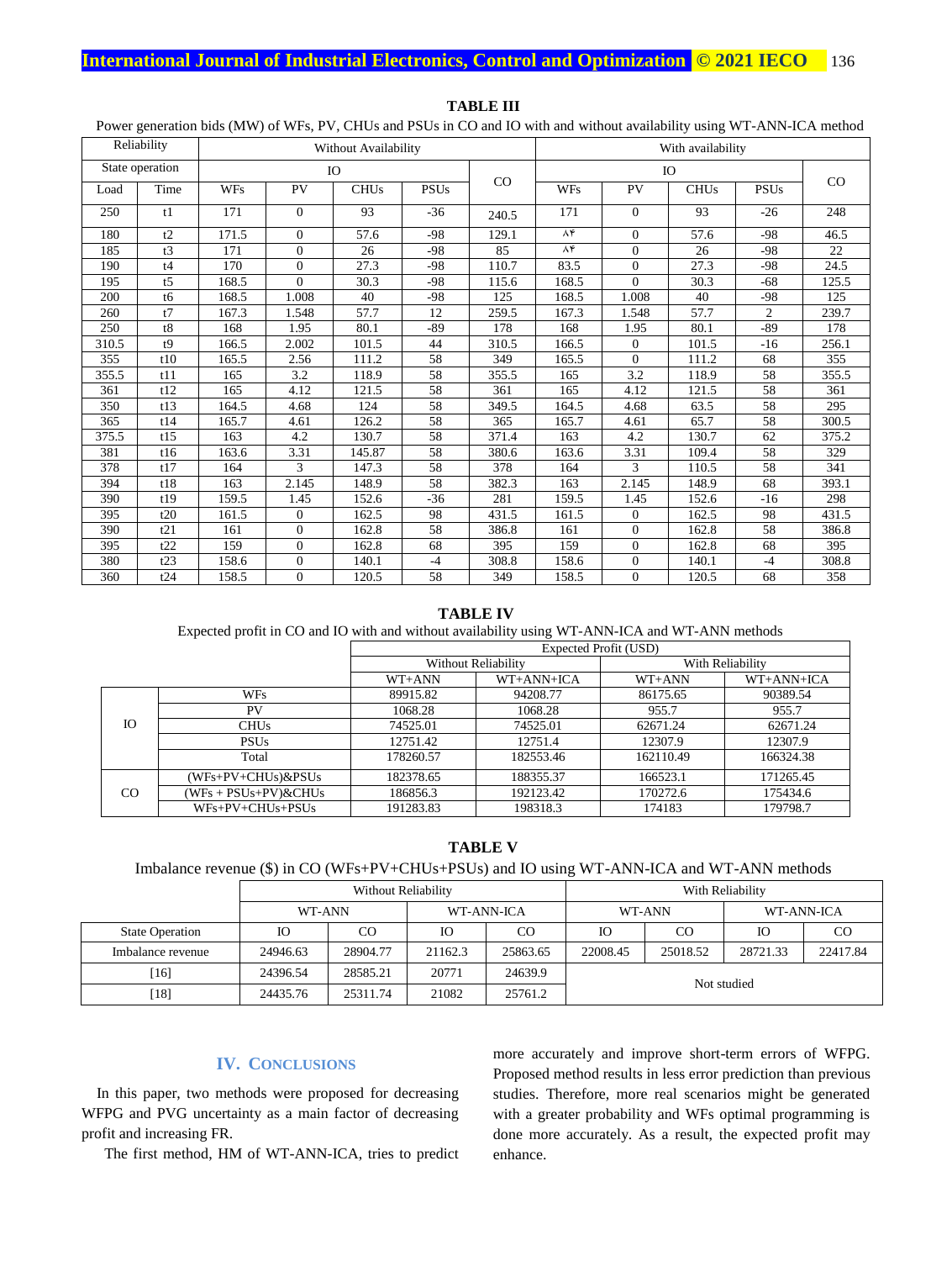In the second method, for the first time, establishing a unit commitment policy among WFs, PV, CHUs and PSUs, the uncertainty and FR of WFs can diminish using two pumping and generating PSUs and CHUs. Indeed, CHUs utilization occurs when PSUs generation mode does not have enough capacity while WFPG and PVG drops severely. In addition, considering shift capabilities of WFPG and PVG based on PSUs and CHUs capabilities during peak time, the profit of these units might accrue in comparison with IO.

In the end, probabilistic programming model of WFs, PV, CHUs and PSUs with consideration of reliability is presented. Since the generation bids are based on this model, it is possible to achieve them in real time generation with acceptable reliability.

(A.15)

## **APPENDIX**

 $PY =$ 

$$
P_{S}(t) \leq \begin{pmatrix} \sum_{w=1}^{W_{N}} P_{G\max}^{W}(w).AV(s_{w}, w, t) + \sum_{ps=1}^{PS_{N}} P_{G\max}^{PS}(ps).AV(s_{ps}, ps, t) + \sum_{h=1}^{H_{N}} P_{G\max}^{H}(h).AV(s_{h}, h, t) \\ + \sum_{v=1}^{PV_{N}} (P_{G\max}^{PV}(pv) + \delta P_{B\max}^{maxCH}(k = pv)).AV(s_{pv}, pv, t) \end{pmatrix}
$$
(A.1)

$$
\left( + \sum_{p=1}^{N} (P_{G\max}^{PV}(pv) + \delta P_{BATT}^{maxDCH}(k = pv)).AV(s_{pv}, pv, t) \right)
$$
\n
$$
P_G(s_w, s_p, s_{pv}, s_{ps}, s_h, t) = \begin{pmatrix} \sum_{p=1}^{PS_N} P_G^{PS}(s_w, s_p, s_{pv}, s_{ps}, s_h, ps, t) + \sum_{w=1}^{W_N} P_G^{W}(s_w, w, t) + \\ \sum_{h=1}^{H_N} P_G^{H}(s_w, s_p, s_{pv}, s_{ps}, s_h, h, t) + \sum_{p=1}^{PV_N} P_G^{PV}(s_{pv}, pv, t) \end{pmatrix}
$$
\n(A.2)

 *pv* 1 1 *P <sup>s</sup> <sup>s</sup> <sup>s</sup> <sup>s</sup> <sup>s</sup> p s <sup>t</sup> <sup>a</sup> p r <sup>s</sup> <sup>s</sup> <sup>s</sup> <sup>s</sup> <sup>s</sup> p s <sup>t</sup> b p r <sup>s</sup> <sup>s</sup> <sup>s</sup> <sup>s</sup> <sup>s</sup> p s <sup>t</sup> <sup>c</sup> pumpingMOD P <sup>s</sup> <sup>s</sup> <sup>s</sup> <sup>s</sup> <sup>s</sup> p s <sup>t</sup> <sup>a</sup> q r <sup>s</sup> <sup>s</sup> <sup>s</sup> <sup>s</sup> <sup>s</sup> p s <sup>t</sup> b q r <sup>s</sup> <sup>s</sup> <sup>s</sup> <sup>s</sup> <sup>s</sup> p s <sup>t</sup> <sup>c</sup> generationMOD P <sup>w</sup> p p v p s h p s <sup>w</sup> p p v p s h p s <sup>w</sup> p p v p s h p s P S P <sup>w</sup> p p v p s h p s <sup>w</sup> p p v p s h p s <sup>w</sup> p p v p s h p s P S g P S G* ( , , , , , , ) ( ( ( , , , , , , )) ( , , , , , , ) ) ( , , , , , , ) ( ( ( , , , , , , )) ( , , , , , , ) ) 2 2 (A.3)

$$
v^{u}(ps,t) = v^{u}(ps,t-1) - gr(s_{w}, s_{p}, s_{pv}, s_{ps}, s_{h}, ps,t-1) + pr(s_{w}, s_{p}, s_{pv}, s_{ps}, s_{h}, ps,t-1)
$$
\n(A.4)

$$
v^{L}(ps,t) = v^{L}(ps,t-1) + gr(s_{w}, s_{p}, s_{pv}, s_{ps}, s_{h}, ps,t-1) - pr(s_{w}, s_{p}, s_{pv}, s_{ps}, s_{h}, ps,t-1)
$$
\n(A.5)\n
$$
v^{u} \cdot (ps) \leq v(s_{w}, s_{w}, s_{w}, s_{w}, s_{w}) \leq v^{u} \cdot (ps) \tag{A.6}
$$

$$
v_{\min}^u(ps) \le v(s_w, s_p, s_{pv}, s_{ps}, s_h, ps, t) \le v_{\max}^u(ps)
$$
\n(A.6)\n
$$
v_{\min}^L(ps) \le v(s_w, s_p, s_{pv}, s_{ps}, s_h, ps, t) \le v_{\max}^L(ps)
$$
\n(A.7)

$$
v^{u}(ps, t = T) > v^{u}(ps, end) \ v^{u}(ps, t = 1) = v^{u}(ps, ini), \tag{A.8}
$$

$$
v^{l}(ps, t = T) = v^{l}(ps, end) v^{l}(ps, t = 1) = v^{l}(ps, ini),
$$
\n(A.9)

$$
gr_{\min}(ps) \cdot I^s (ps, t) \cdot AV(s_{ps}, ps, t) \le gr(s_w, s_p, s_{ps}, s_h, ps, t) \le gr_{\max}(ps) \cdot I^s (ps, t) \cdot AV(s_{ps}, ps, t) \tag{A.10}
$$

$$
pr_{\min}(ps) \cdot I^{p}(ps,t) \cdot AV(s_{ps}, ps,t) \le pr(s_{w}, s_{p}, s_{pv}, s_{ps}, s_{h}, ps,t) \le pr_{\max}(ps) \cdot I^{p}(ps,t) \cdot AV(s_{ps}, ps,t)
$$
\n(A.11)\n
$$
\begin{cases}\nP_{G}^{PS}(s_{w}, s_{p}, s_{pv}, s_{ps}, s_{h}, ps,t) & \le \nP_{G\max}^{PS}(ps) \cdot I^{p}(ps,t) \cdot AV(s_{ps}, ps,t) \\
\le \nP_{G\max}^{PS}(ps) \cdot I^{p}(ps,t) \cdot AV(s_{ns}, ps,t)\n\end{cases} (A.12)
$$

$$
\begin{pmatrix}\n1_G & (5y_w, 5y_p, 5y_p, 5y_s, 5y_t, 1) & (1112) \\
+ SR^g(s_w, s_p, s_p, s_p, s_h, ps, t) + N \cdot SR \cdot on(s_w, s_p, s_p, s_h, ps, t)\n\end{pmatrix}\n\leq p_{Gmax}^{PS}(ps) \cdot I^g(ps) \cdot I^g(ps) \cdot I^g(ps) \cdot I^g(ps) \cdot I^g(ps) \cdot I^g(ps) \cdot I^g(ps) \cdot I^g(ps) \cdot I^g(ps) \cdot I^g(ps) \cdot I^g(ps) \cdot I^g(ps) \cdot I^g(ps) \cdot I^g(ps) \cdot I^g(ps) \cdot I^g(ps) \cdot I^g(ps) \cdot I^g(ps) \cdot I^g(ps) \cdot I^g(ps) \cdot I^g(ps) \cdot I^g(ps) \cdot I^g(ps) \cdot I^g(ps) \cdot I^g(ps) \cdot I^g(ps) \cdot I^g(ps) \cdot I^g(ps) \cdot I^g(ps) \cdot I^g(ps) \cdot I^g(ps) \cdot I^g(ps) \cdot I^g(ps) \cdot I^g(ps) \cdot I^g(ps) \cdot I^g(ps) \cdot I^g(ps) \cdot I^g(ps) \cdot I^g(ps) \cdot I^g(ps) \cdot I^g(ps) \cdot I^g(ps) \cdot I^g(ps) \cdot I^g(ps) \cdot I^g(ps) \cdot I^g(ps) \cdot I^g(ps) \cdot I^g(ps) \cdot I^g(ps) \cdot I^g(ps) \cdot I^g(ps) \cdot I^g(ps) \cdot I^g(ps) \cdot I^g(ps) \cdot I^g(ps) \cdot I^g(ps) \cdot I^g(ps) \cdot I^g(ps) \cdot I^g(ps) \cdot I^g(ps) \cdot I^g(ps) \cdot I^g(ps) \cdot I^g(ps) \cdot I^g(ps) \cdot I^g(ps) \cdot I^g(ps) \cdot I^g(ps) \cdot I^g(ps) \cdot I^g(ps) \cdot I^g(ps) \cdot I^g(ps) \cdot I^g(ps) \cdot I^g(ps) \cdot I^g(ps) \cdot I^g(ps) \cdot I^g(ps) \cdot I^g(ps) \cdot I^g(ps) \cdot I^g(ps) \cdot I^g(ps) \cdot I^g(ps) \cdot I^g(ps) \cdot I^g(ps) \cdot I^g(ps) \cdot I^g(ps) \cdot I^g(ps) \cdot I^g(ps) \cdot I^g(ps) \cdot I^g(ps) \cdot I^g(ps) \cdot I^g(ps) \cdot I^g
$$

$$
\left(\frac{P_p^{rs}(s_w, s_p, s_p, s_p, s_h, p s, t) \cdot I^p(p s, t)}{+ SR^p(s_w, s_p, s_p, s_p, s_h, p s, t) + N \cdot SRdown(s_w, s_p, s_p, s_p, s_p, s_h, p s, t)}\right) \ge -p_{\max}^p(p s) \cdot I^p(p s, t) \cdot AV(s_p, p s, t) \tag{A.13}
$$

$$
N.SR down (s_w, s_p, s_{pv}, s_{ps}, s_h, ps, t) \le (QSC(ps) \cdot (1 - I^s (ps, t) - I^p (ps, t)) ) AV(s_{ps}, ps, t)
$$
\n(A.14)

$$
I^s (ps,t) + I^p (ps,t) \leq 1
$$

$$
\begin{pmatrix}\nSR^p(s_w, s_p, s_p, p s, t) \cdot I^p(ps, t) \\
+ \text{NSRdown}(ps, t) \cdot I^p(s_w, s_p, s_p, p s, t)\n\end{pmatrix}\n\le P_p^{PS}(s_w, s_p, s_p, p s, t) \cdot I^p(ps, t)
$$
\n(A.16)

$$
R_{C,PS}(ps,t) \le (SR^p(s_w, s_p, s_{pv}, s_{ps}, s_h, ps, t) + SR^g(s_w, s_p, s_{pv}, s_{ps}, s_h, ps, t))
$$
\n(A.17)

$$
N_{C,PS}(ps,t) \leq (N. SR. on(s_w, s_p, s_{pv}, s_{ps}, s_h, ps, t) + N. SR. down(s_w, s_p, s_{pv}, s_{ps}, s_h, ps, t))
$$
\n(A.18)

$$
P_G^W(w,t) \le P_{G_{\text{max}}}^W(w).AV(s_w, w, t)
$$
\n
$$
Q(\hat{L}, t) = Q(\hat{L}, t) = Q(\hat{L}, t) = \frac{Q}{\sqrt{2\pi}} \left(\frac{1}{2}(\hat{L}, t) - \frac{1}{2}(\hat{L}, t) - \frac{1}{2}(\hat{L}, t) - \frac{1}{2}(\hat{L}, t) - \frac{1}{2}(\hat{L}, t) - \frac{1}{2}(\hat{L}, t) - \frac{1}{2}(\hat{L}, t) - \frac{1}{2}(\hat{L}, t) - \frac{1}{2}(\hat{L}, t) - \frac{1}{2}(\hat{L}, t) - \frac{1}{2}(\hat{L}, t) - \frac{1}{2}(\hat{L}, t) - \frac{1}{2}(\hat{L}, t) - \frac{1}{2}(\hat{L}, t) - \frac{1}{2}(\hat{L}, t) - \frac{1}{2}(\hat{L}, t) - \frac{1}{2}(\hat{L}, t) - \frac{1}{2}(\hat{L}, t) - \frac{1}{2}(\hat{L}, t) - \frac{1}{2}(\hat{L}, t) - \frac{1}{2}(\hat{L}, t) - \frac{1}{2}(\hat{L}, t) - \frac{1}{2}(\hat{L}, t) - \frac{1}{2}(\hat{L}, t) - \frac{1}{2}(\hat{L}, t) - \frac{1}{2}(\hat{L}, t) - \frac{1}{2}(\hat{L}, t) - \frac{1}{2}(\hat{L}, t) - \frac{1}{2}(\hat{L}, t) - \frac{1}{2}(\hat{L}, t) - \frac{1}{2}(\hat{L}, t) - \frac{1}{2}(\hat{L}, t) - \frac{1}{2}(\hat{L}, t) - \frac{1}{2}(\hat{L}, t) - \frac{1}{2}(\hat{L}, t) - \frac{1}{2}(\hat{L}, t) - \frac{1}{2}(\hat{L}, t) - \frac{1}{2}(\hat{L}, t) - \frac{1}{2}(\hat{L}, t) - \frac{1}{2}(\hat{L}, t) - \frac{1}{2}(\hat{L}, t) - \frac{1}{2}(\hat{L}, t) - \frac{1}{2}(\hat{L}, t) - \frac{1}{2}(\hat{L}, t) - \frac{1}{2}(\hat{L}, t) - \frac{1
$$

$$
Q_h(\hat{h}, t) = QS_h(\hat{h}, t - \tau_{h, \hat{h}}) + QT_h(\hat{h}, t - \tau_{h, \hat{h}})
$$
\n(A.20)  
\n
$$
Q_h(\hat{h}, t + \tau_{h, \hat{h}}) = a(h, t) + S(h, t) = QS_h(\hat{h}, t) + OT_h(\hat{h}, t)
$$
\n(A.21)

$$
Q_h(\hat{h}, t + \tau_{h, \hat{h}}) = q(h, t) + S(h, t) = QS_h(\hat{h}, t) + QT_h(\hat{h}, t)
$$
\n(A.21)

$$
v(h,t) = v(h,t-1) + \left(\sum_{h=1}^{H_N} (R_{\hat{h},h}Q_{\hat{h}}(s_w, s_p, s_{ps}, s_h, h, t-1)) - q(s_w, s_p, s_{ps}, s_{ps}, s_p, s_{ps}, s_h, h, t-1) + u(h,t-1) - S(s_w, s_p, s_{ps}, s_h, h, t-1)\right)
$$
(A.22)  

$$
q_{\min}(h) \cdot M(h,t) \cdot AV(s_hh,t) \leq q(s_w, s_p, s_{ps}, s_h, h, t) \leq q_{\max}(h) \cdot M(h,t) \cdot AV(s_h, h, t) \quad t \in \{1, \dots, T\}
$$
(A.23)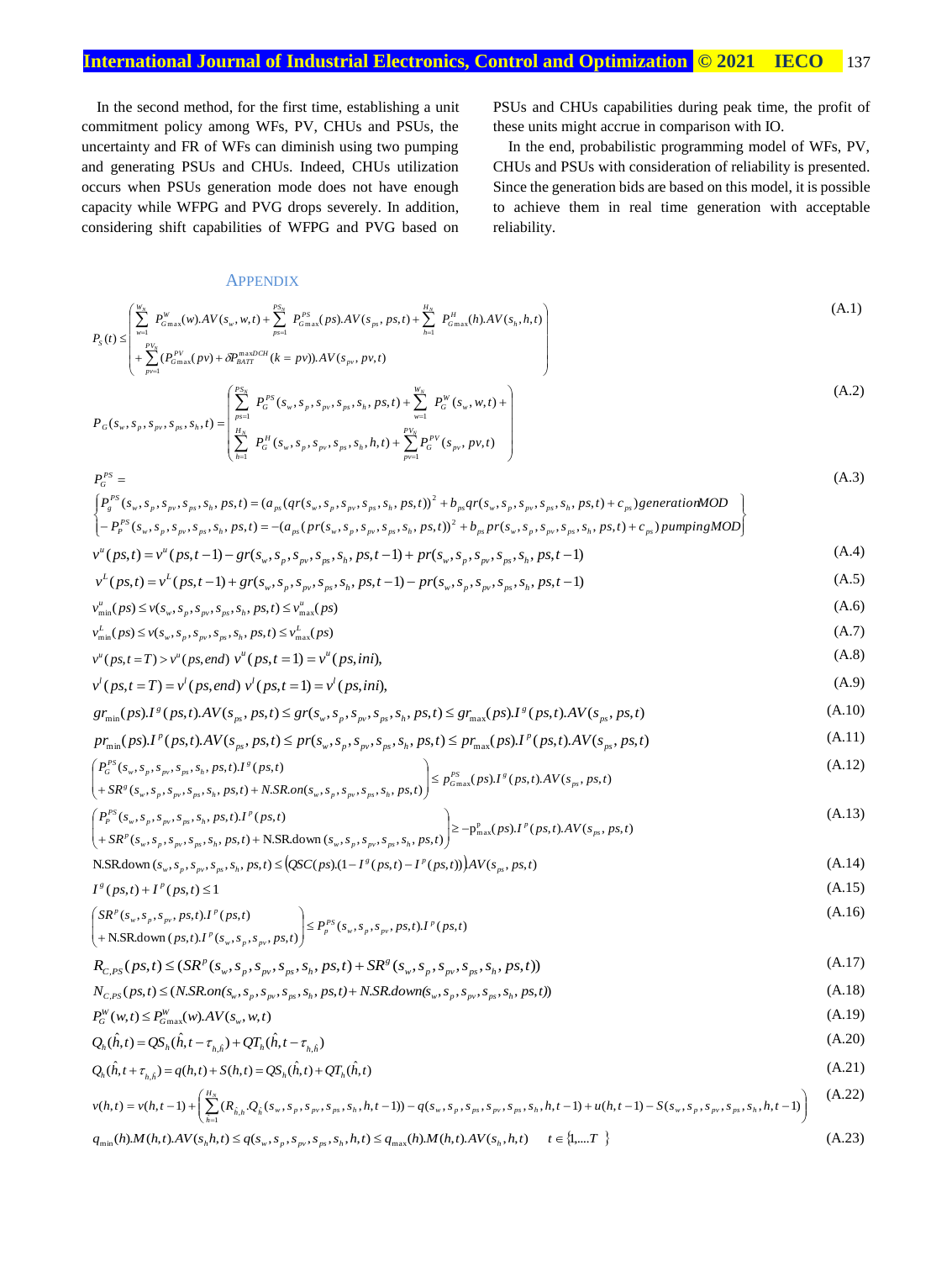## **International Journal of Industrial Electronics, Control and Optimization .© 2021 IECO…** 138

| $v_{\min}(h) \le v(h,t) \le v_{\max}(h)$ $t \in \{1,T\}$                                                                                                  | (A.24) |
|-----------------------------------------------------------------------------------------------------------------------------------------------------------|--------|
| $t \in \{1, \dots, T\}$<br>$v(h,0) = v(h,ini), v(h,T) = v(h, end),$                                                                                       | (A.25) |
| $P_G^H(s_w, s_p, s_{pv}, s_{ps}, s_h, w, ps, h, t) =$                                                                                                     | (A.26) |
| $(k_{1h} \times q^2(s_w, s_p, s_{pv}, s_{ps}, s_h, w, ps, h, t) + k_{2h} \times q(s_w, s_p, s_{pv}, s_{ps}, s_h, w, ps, h, t) + k_{3h})$ $t \in \{1,T \}$ |        |
| $P_G^H(s_w, s_v, s_w, s_{vs}, s_h, w, ps, h, t+1) - P_G^H(s_w, s_v, s_{sv}, s_{vs}, s_h, w, ps, h, t) \leq 60.RU_h.AV(s_h, h, t)$                         | (A.27) |
| $P_G^H(s_w, s_v, s_w, s_{vs}, s_h, w, ps, h, t) - P_G^H(s_w, s_v, s_{sv}, s_{vs}, s_h, w, ps, h, t+1) \leq 60.RD_hAV(s_h, h, t)$                          | (A.28) |
| $S_h^{\min} A V(s_h, h, t) \leq S_h(s_w, s_v, s_w, s_{vs}, s_h, w, ps, h, t) \leq S_h^{\max} A V(s_h, h, t)$                                              | (A.29) |
| $M(h,t) - M(h,t-1) = N'(h,t) - N(h,t)$                                                                                                                    | (A.30) |
| $N'(h,t) - N(h,t) \leq 1$                                                                                                                                 | (A.31) |
| $0 \le P_{BATT}^{CH}(pv, s_{pv}, t) \le P_{BATT}^{\max CH}(pv) Z_{CH}(pv, s_{pv}, t)$                                                                     | (A.32) |
| $0 \leq P_{BAT}^{DCH}(pv, s_{pv}, t) \leq P_{BAT}^{maxDCH}(pv) Z_{DCH}(pv, s_{pv}, t)$                                                                    | (A.33) |
| $Z_{CH}(pv,t) + Z_{DCH}(pv,t) \leq 1$                                                                                                                     | (A.34) |
| $ENR(k, t = 1) = ENR_{ini}(k), ENR(k, s_{pv}, t = 24) \geq ENR_{end}$                                                                                     | (A.35) |
| $ENR(k, s_{\nu}, t) = ENR(k, s_{\nu}, t-1) + P_{BATT}^{CH}(k, s_{\nu}, t-1) - P_{BATT}^{DCH}(k, s_{\nu}, t-1)$                                            | (A.36) |
| $P_S^{pv}(pv, s_{\nu v}, t) = P_G^{pv}(pv, s_{\nu v}, t) - P_{BAT}^{CH}(pv, s_{\nu v}, t) + \delta P_{BAT}^{DCH}(pv, s_{\nu v}, t)$                       | (A.37) |

#### **REFERENCES**

- [1] Ali Sefidgar-dezfouli Mahmood Joorabian Elaheh Mashhour, "Microgrid optimal scheduling considering normal and emergency operation," 10.22111/IECO.2019.27484.1100.
- [2] Mehrdad Ahmadi Kamarposhti, "Optimal Control of Islanded Micro grid Using Particle Swarm Optimization Algorithm," 10.22111/IECO.2018.24354.1022.
- [3] Reza Safipour 1 Mahmoud Oukati Sadegh, "Optimal Planning of Energy Storage Systems using Symbiotic Organisms Search Algorithm," 10.22111/IECO.2018.23950.1004.
- [4] Pousinho. H.M.I., Mendes. V.M.F., Catalão.J.P.S, "A hybrid PSO–ANFIS approach for short-term wind power prediction in Portugal," Energy Conversion and Management, 52:397e402, 2011.
- [5] Mohandes. M., Rehman. S., Rahman. S.M., "Estimation of wind speed profile using adaptive Neuro-Fuzzy inference system (ANFIS)," Applied Energy, vol. 88, Issue 11, pp.4024-4032, 2011.
- [6] Lijie Wang, Lei Dong, Ying Hao, Xiaozhong Liao, "Wind Power Prediction Using Wavelet Transform and Chaotic Characteristics," IEEE Conf, 2009.
- [7] Vahid Khorani, Nafiseh Forouzideh, Ali Motie Nasrabadi, "Artificial Neural Network Weights Optimization Using ICA, GA, ICA-GA and R-ICA-GA: Comparing Performances," IEEE Conf, 2011.
- [8] Amin Shokri Gazafroudi, Nooshin Bigdeli, Mostafa Yousefi Ramandi, Arim Afshar, "A hybrid model for wind power prediction composed of ANN and imperialist competitive algorithm (ICA)," The 22nd Iranian Conference on Electrical Engineering (ICEE 2014), May 20-22, 2014.
- [9] Juan M. Morales, Antonio J. Conejo, Juan Perez-Ruiz, "short term trading for a wind power producer," IEEE Trans. Power Syst., vol. 25, no. 1, Feb 2010.
- [10] L. Bayón, J.M. Grau, M.M. Ruiz, P.M. Suárez, A comparative economic study of two configurations of hydrowind power plants, Energy, 112: 8e16, 2016.
- [11] A. Tiohy, P. Meibom, E. Denny, and M. O'Malley, "Unit Commitment for Systems with Significant Wind Penetration," IEEE Trans. on Power Syst, vol. 24, no. 2, pp. 592–601, May 2009.
- [12] J. M. Morales, A. J. Conejo, and J. Pérez-Ruiz, "Economic Valuation of Reserves in Power Systems with High Penetration of Wind Power," IEEE Trans. on Power Syst, vol. 24, no. 2, pp. 900–910, May 2009.
- [13] Mansour Hosseini-Firouz, "Optimal offering strategy considering the risk management for wind power producers in electricity market," Int J Electr Power Energy Syst 49-359- 368, 2013.
- [14] K. Lakshmi, S. Vasantharathna, "Gencos wind–thermal scheduling problem using Artificial Immune System algorithm," Int J Electr Power Energy Syst 54:112-122, 2014.
- [15] Huajie Ding, Zechun Hu, Yonghua Song, "Stochastic optimization of the daily operation of wind farm and pumped-hydro-storage plant," Renewable Energy 48- 571e578, 2012.
- [16] Lisias V. L. Abreu, Mohammad E. Khodayar, Mohammad Shahidehpour and Lei Wu, "Risk-Constrained Coordination of Cascaded Hydro Units with Variable Wind Power Generation," IEEE Trans. on Sustainable Energy, vol. 3, no. 3, July 2012.
- [17] Huajie Ding, Zechun Hu, Yonghua Song, "Rolling Optimization of Wind Farm and Energy Storage System in Electricity Markets," IEEE Trans. on Power Syst, vol. 30, no. 5, September 2015.
- [18] Moein Parastegari, Rahmat-Allah Hooshmand, Amin Khodabakhshian, Amir-Hossein Zare, "Joint operation of wind farm, photovoltaic, pump-storage and energy storage devices in energy and reserve markets," Int J Electr Power Energy Syst 64-275-284, 2015.
- [19] J.P.S. Catalão, H.M.I. Pousinho, J. Contreras, "Optimal hydro scheduling and offering strategies considering price uncertainty and risk management," Energy, 37: 237e244, 2012.
- [20] E. Jafari, S. Soleymani, B. Mozafari, T. Amraee, "Optimal operation of a micro-grid containing energy resources and demand response program" Int. J. Environ. Sci. Techno, DOI 10.1007/s13762-017-1525-6, 2018.
- [21] E. Jafari. "Determining Optimal Strategy of a Micro-Grid through Hybrid Method of Nash Equilibrium –Genetic Algorithm", International J. Emerging Electric Power Systems, DOI: 10.1515/ijeeps-2017-0148, 2019.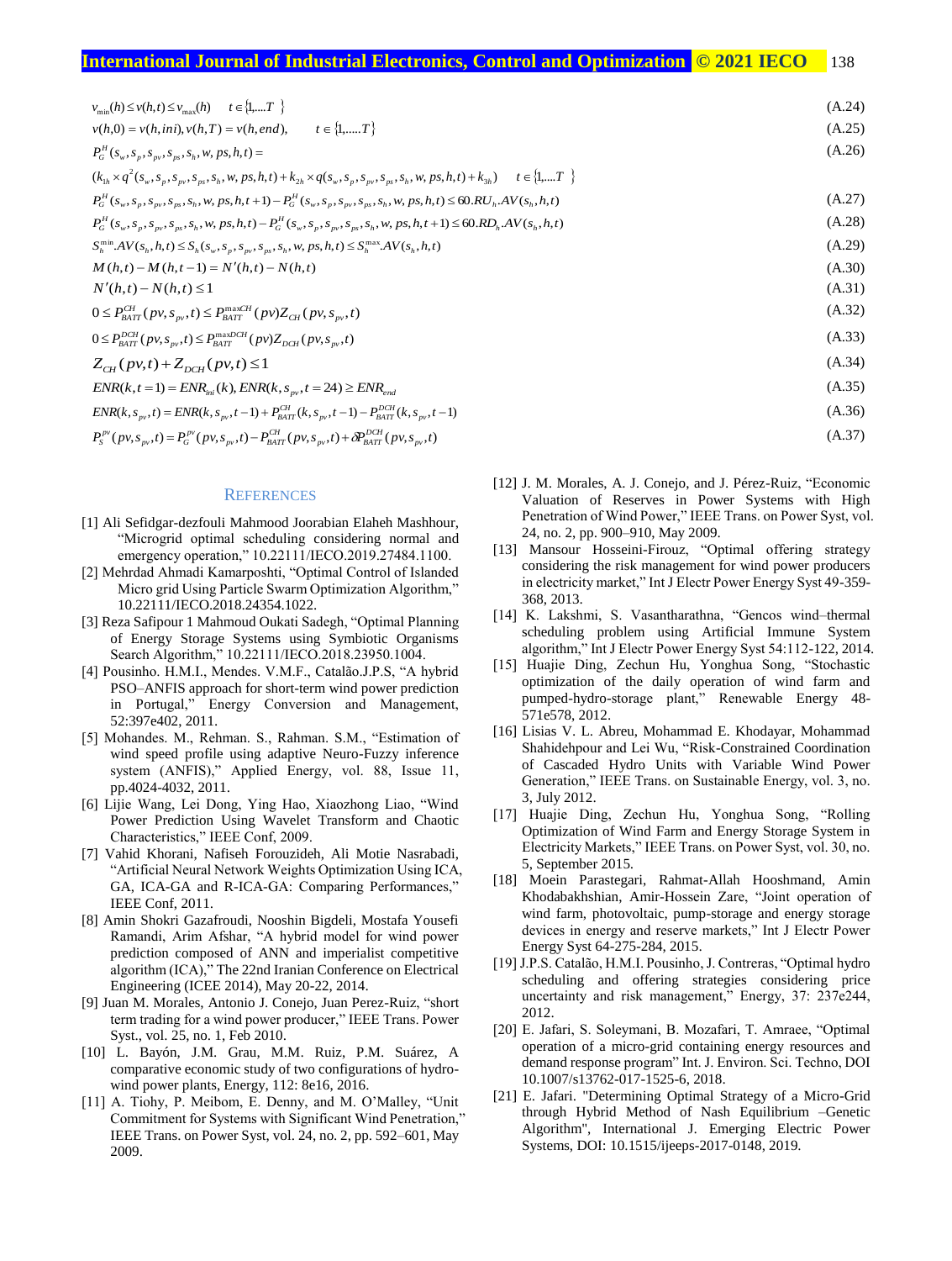- [22] Karki R, Hu P, Billinton R, "Reliability Evaluation Considering Wind and Hydro Power Coordination," IEEE Trans. on Power Syst, vol. 25, pp. 685-693, 2010.
- [23] Mosayeb Afshari Igder, Taher Niknam, Mohammad-Hassan Khooban, "Bidding strategies of the joint wind, hydro, and pumped-storage in generation company using novel improved clonal selection optimization algorithm," 10.1049/IET-SMT.2017.0014.
- [24] Amjady N. and Vahidinasab V, "Security-constrained selfscheduling of generation companies in day-ahead electricity markets considering financial risk," Energy Conversion and Management, vol. 65, pp. 164-172, 2013.
- [25] Parastegari M, Hooshmand R-A, Khodabakhshian A, Forghani Z. "Joint operation of wind farms and pump-storage units in the electricity markets: modeling, simulation and evaluation," Simulat Modell Pract Theory, 37(11):56–69, 2013.
- [26] Hooman Khaloie Amir Abdollahi, "Risk-Averse Pre-Extreme Weather Events Self-Scheduling of a Wind Power Plant: A Hybrid Possibilistic-Scenario Model," 10.22111/IECO.2018.24149.1010.



**Ehsan Jafari** was born in Shahrekord, Iran, in 1986. He received Ph.D. degree in Department of Electrical Engineering, Science and Research Branch, Islamic Azad University, Tehran, Iran in 2017. He is now a Assistant Professor in Department of Electrical Engineering, Lenjan Branch, Islamic Azad University, Isfahan, Iran.

His research interests are operation and planning of deregulated power system, load and energy management, renewable energy and smart grids.